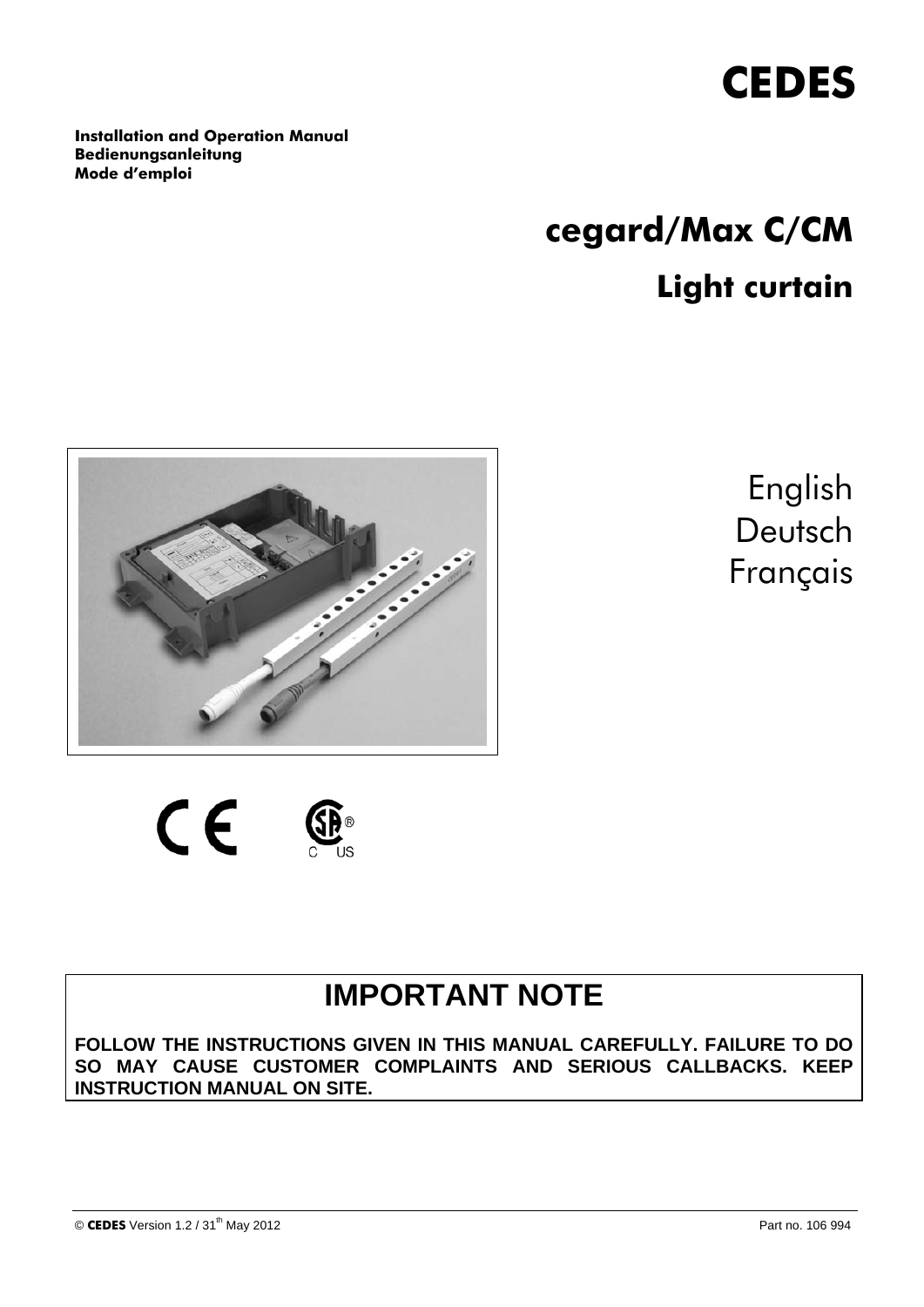## **E IMPORTANT INFORMATION E**

**WHEN THE CEGARD/MAX C/CM LIGHT CURTAIN IS USED AS A REPLACEMENT FOR MECHANICAL SAFETY EDGES, IT IS THE RESPONSIBILITY OF THE INSTALLER TO ENSURE THAT ON COMPLETION, THE INSTALLATION COMPLIES WITH ALL THE RELEVANT STATE CODES, LOCAL CODES AND REGULATIONS THAT PERTAIN TO INFRARED AND PHOTOELECTRIC DOOR PROTECTION DEVICES!** 

**IN CANADA, PARTICULAR ATTENTION SHOULD BE GIVEN TO CLAUSES 2.13.5.1 AND 2.13.5.2 CAN/CSA-B44-B89!** 

**CEGARD/MAX C/CM MUST ONLY BE INSTALLED BY AUTHORIZED AND FULLY TRAINED PERSONNEL!** 

**DO NOT USE THIS PRODUCT FOR THE PROTECTION OF DANGEROUS MACHINERY OR IN EXPLOSIVE ATMOSPHERES OR RADIOACTIVE ENVIRONMENTS! USE ONLY SPECIFIC AND APPROVED TYPES OF SAFETY DEVICES FOR SUCH APPLICATIONS, OTHERWISE SERIOUS INJURY OR DEATH MAY OCCUR!** 

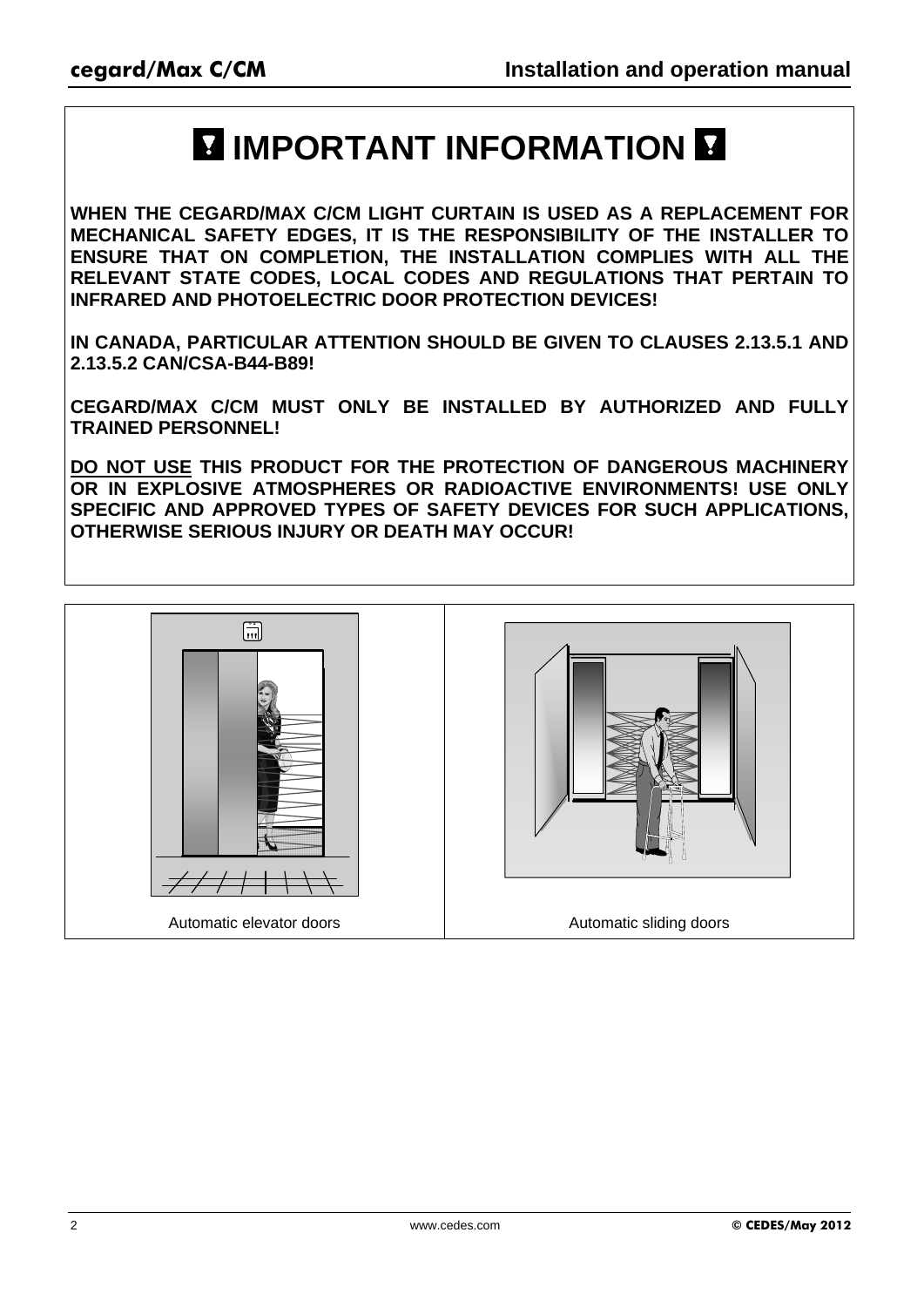### **Content**

| 1.<br>2. |                                                |
|----------|------------------------------------------------|
| 3.       |                                                |
| 4.       | Functional description3                        |
| 5.       |                                                |
|          | Installation of light curtain  4<br>5.1.       |
|          | 5.2.                                           |
|          | 5.3.                                           |
| 6.       |                                                |
| 7.       |                                                |
| 8.       |                                                |
|          |                                                |
|          | 8.2.                                           |
|          | Dimensions / Abmessungen /<br>8.3.             |
|          |                                                |
| 9.       | Ordering information /                         |
|          | Bestellinformationen / Références 25           |
|          | Systems / Systeme / Systèmes  25<br>9.1.       |
|          | Accessories / Zubehör / Accessoires 25<br>9.2. |
| 10.      | Certificate / Zertifikat / Certificat26        |
|          | 10.1. CE Certificate / Konformitätserklärung / |
|          | Certificat de conformité  26                   |

### **1. Introduction**

With the cegard/Max C/CM light curtain, modernizations are quick and economical. Thanks to its excellent compatibility, the cegard/Max C/CM can be easily installed in any facility. Both the position of individual beams and the operating range can be specified to the millimeter, according to the customer's requirements.

A wide variety of mounting configurations is available to fit any and all door types, affording easy installation and instant operation. The cegard/Max C/CM system operates via an external control unit that accepts a range of voltage from 17 to 240 volts AC or DC.

### **2. Features**

- Self-calibrating, fault-tolerant
- Easy installation without alignment
- Muting function
- Very dense surveillance area
- Robust and reliable
- Integrated diagnostics

### **3. Applications**

cegard/Max C/CM is ideal for improving comfort and safety on automatic elevator doors and other automatic doors. A large number of special configurations are available.

Y cegard/Max C/CM must neither be used as a protective device for dangerous machinery nor in explosive atmospheres or radioactive environments.

### **4. Functional description**

A high density protection area is built up between emitter (Tx) and receiver (Rx) with straight and crisscross beams. A built-in calibration feature controls the power of each individual beam to eliminate the need for any adjustment. The feature also suppresses light and dirt interference and automatically recognizes the working mode. These features give cegard/Max C/CM outstanding functional reliability. Any interruption of the protection area by a person or an object is detected and the output relay switched.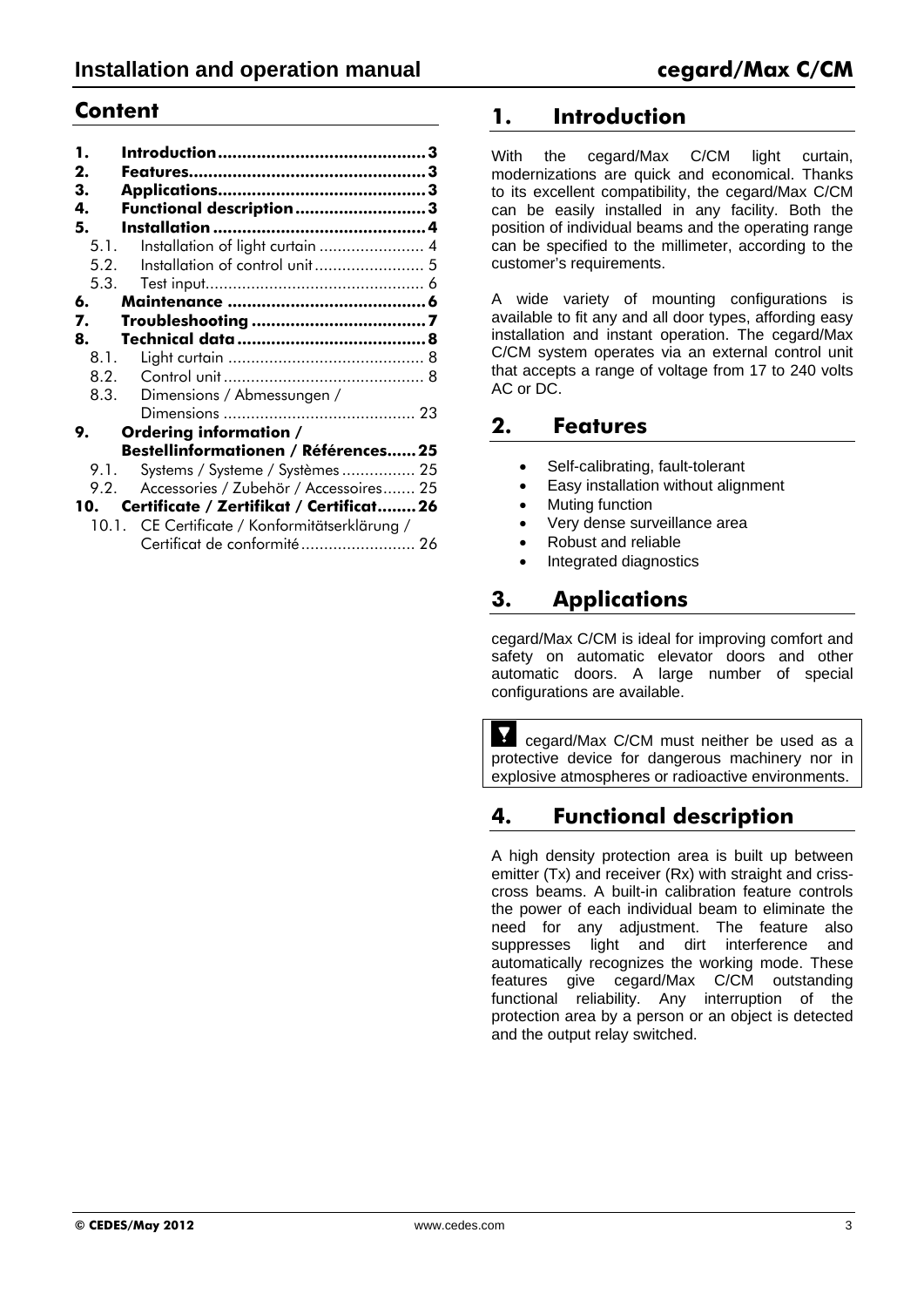### **5. Installation**

Due to the large optical aperture angle and the automatic calibration feature, there is no alignment needed as long as the edges are within the aperture angle.

#### **5.1. Installation of light curtain**

**For your own safety, switch main power off and mark clearly that the elevator or object is out of service.** 

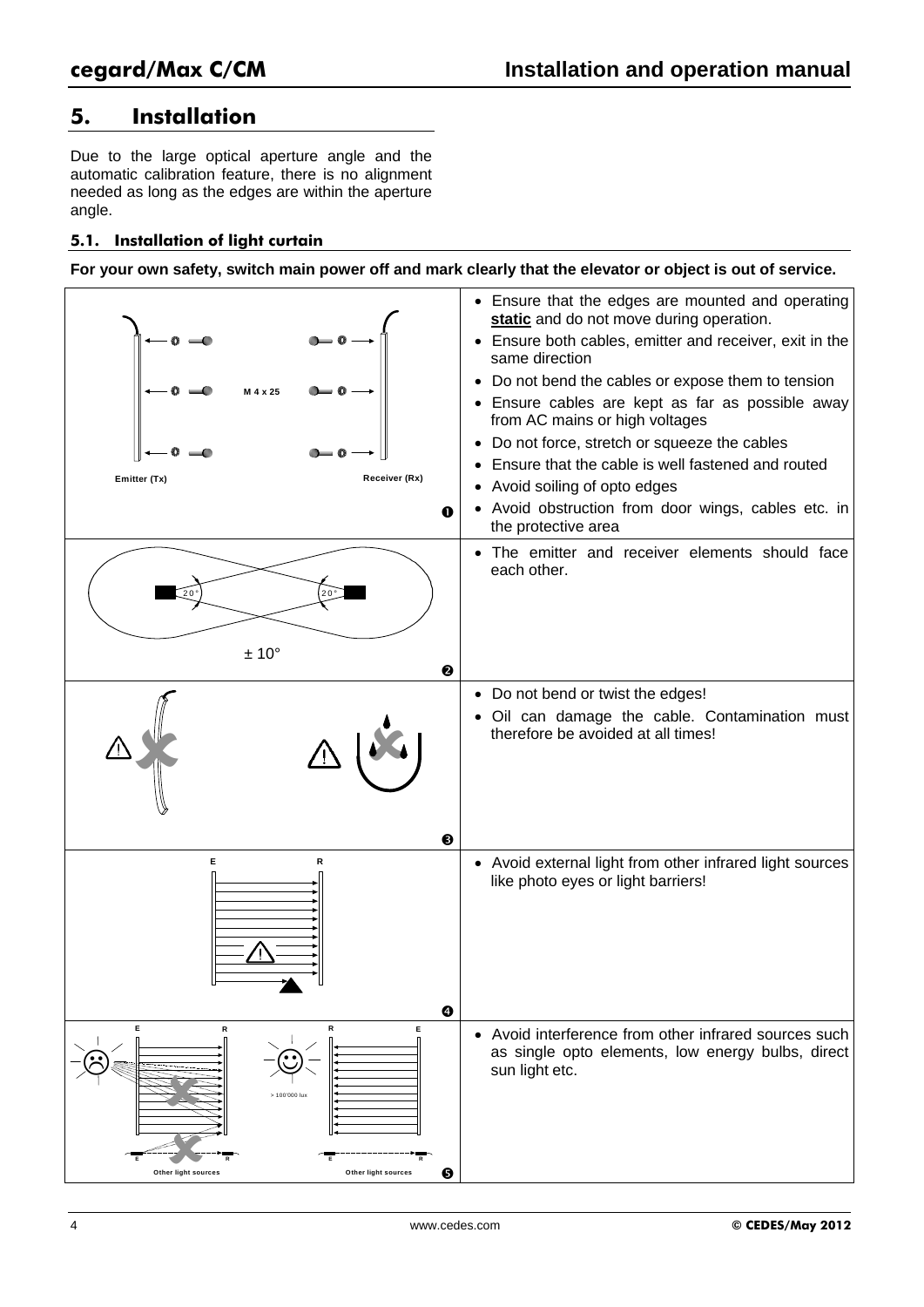### **5.2. Installation of control unit**

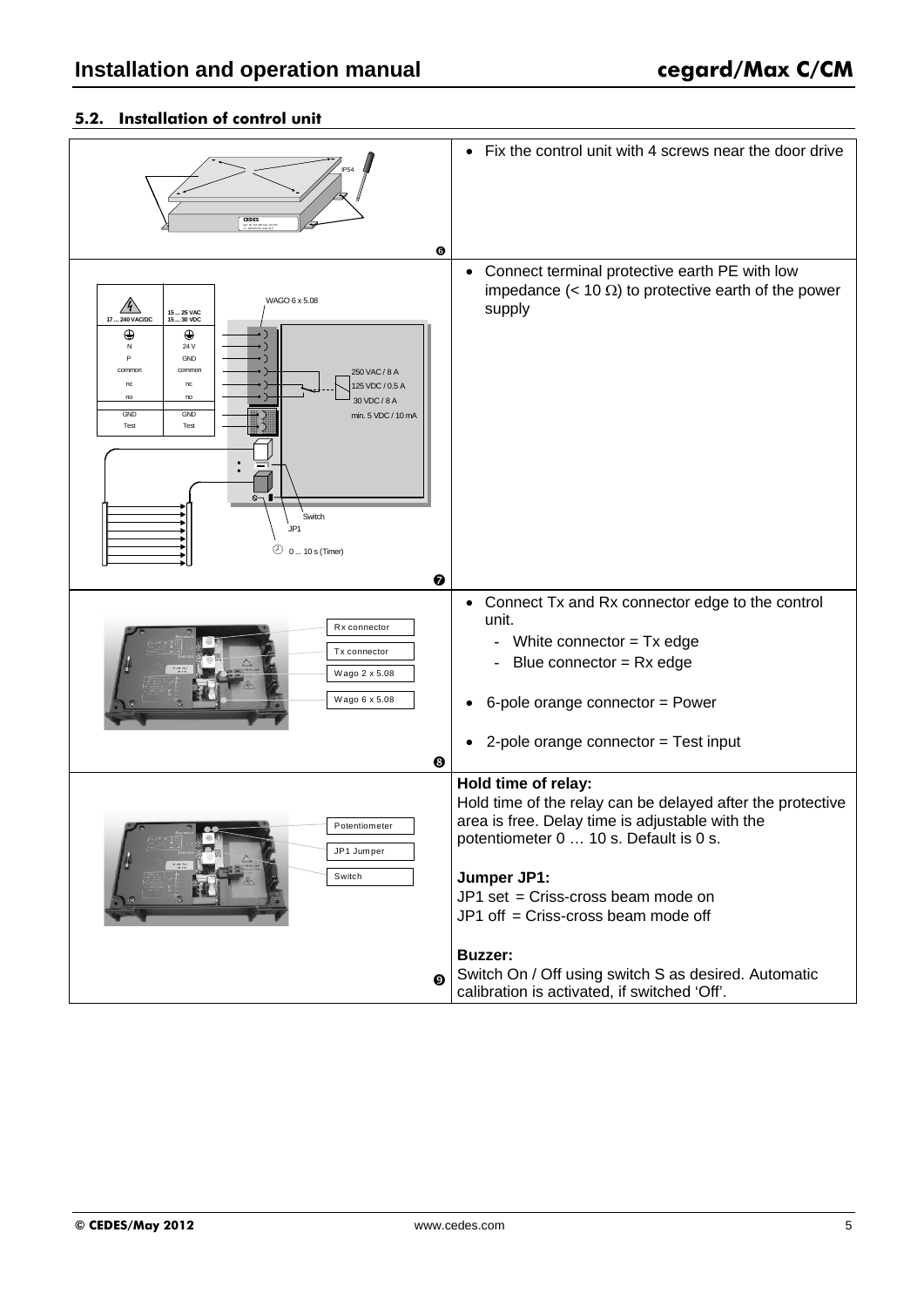#### **5.2.1. Criss-cross beam mode (Jumper JP1)**

JP1 set = Criss-cross beam mode on  $JPI$  off  $=$  Criss-cross beam mode off

With the criss-cross beam mode on, the smallest object size detected is in the area of high resolution. In this area the minimum object size detected is equivalent to half the element separation distance, plus 7 mm (beam diameter). In order for the crisscross mode to function properly a minimum operating distance must be obeyed.

With the criss-cross beam mode off, the response time is reduced. Minimum object size detected in this mode is equal to the element separation distance, plus 7 mm (beam diameter).

#### **5.3. Test input**

#### **Only for control unit with test input.**

This system can be compared with a testable light barrier. When a test input is made, it triggers a test and the relay is switched. This must be evaluated by a super-ordinated control unit. To ensure the system functions failure-free, the test input has to be connected to 24 VDC.

|   | <b>Condition</b>                                  | <b>Output</b>   |            |  |
|---|---------------------------------------------------|-----------------|------------|--|
|   |                                                   | <b>Relay</b>    | <b>PNP</b> |  |
|   | Test Input + 24 VDC<br>Light beam interrupted     | Common<br>- NC  | Low        |  |
| 2 | Test Input + 24 VDC<br>Light beam not interrupted | Common<br>- NO  | High       |  |
| 3 | Test Input 0 VDC<br>Light beam not interrupted    | Common<br>$-NC$ | Low        |  |
| 4 | Test Input 0 VDC<br>Light beam interrupted        | Common<br>- NC  | Low        |  |



### **6. Maintenance**

Although cegard/Max C/CM does not need periodical maintenance, a functional check at least with every elevator object maintenance check is strongly recommended. This periodic functional test should consist of the following:

Test the reopening function over the whole door area. The door should reopen if an object is placed anywhere between the sill and top element above the sill.

Clean the front surface with a soft towel from dust or dirt. Especially when the door edges are installed before the construction of the building is finished (perhaps weekly during construction). To clean the surface with a towel, it must be either dry or slightly moist, but not wet.

Confirm edges are fastened securely to the door wings and slam post. Confirm cables are routed properly as described in the appropriate mounting kit installation instructions.

#### **Important notices:**

Never use any solvents, cleaners or mechanically abrasive towels to clean the edge. The plastic lens can be damaged!

Although the edges are water and weather resistant, never use lots of water to clean the edges!

Never use high pressure water to clean the edges! Do not scratch the surface when cleaning the edges!

**Despite having a test input, the system is not a safety product according EN 954-1!**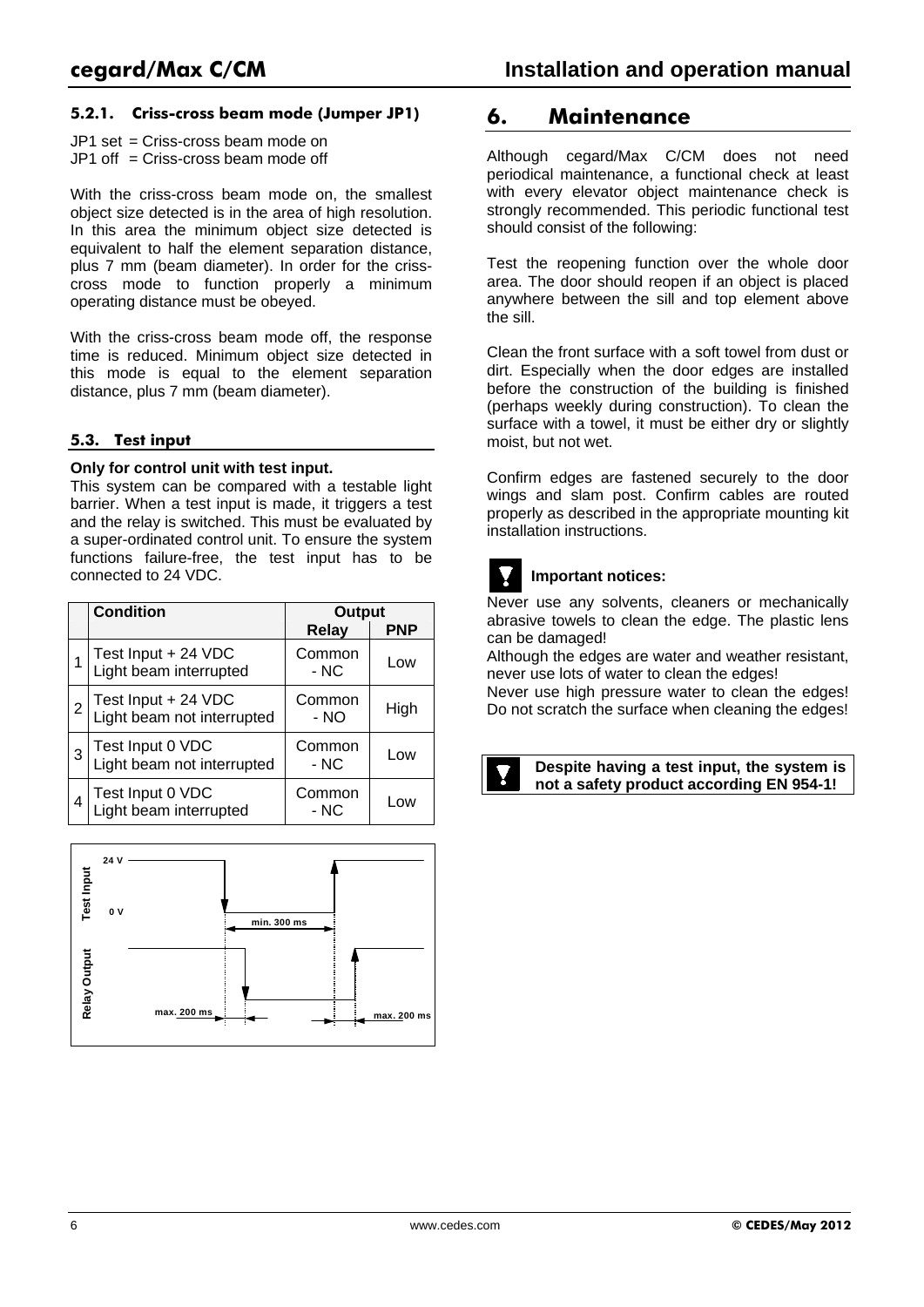### **7. Troubleshooting**



| Indication                          | Green | Yellow                                                                                                                                                                       | <b>Action</b>                                                  |  |
|-------------------------------------|-------|------------------------------------------------------------------------------------------------------------------------------------------------------------------------------|----------------------------------------------------------------|--|
| No function, door open              | O     | O                                                                                                                                                                            | Check power supply / fuse                                      |  |
| Door open, free protective area     |       | Check for possible obstruction/cause:<br>$\bullet$<br>Proper installation<br>EMC-interference<br>Protective earth (PE)<br>$\overline{\phantom{a}}$<br>Defect of control unit |                                                                |  |
| Receiver R defective?               |       | ◉                                                                                                                                                                            | Replace receiver edge                                          |  |
| Emitter E defective?                | ◉     |                                                                                                                                                                              | Replace emitter edge                                           |  |
| R & E defective? Loose connections? | ◉     | ◉                                                                                                                                                                            | Connect control unit, connect E / R-edge with protective earth |  |
| Light curtain blocked?              |       |                                                                                                                                                                              | Remove obstruction                                             |  |

 $\bullet$  = **LED on**  $\circ$  = **LED off**  $\circledcirc$  = **LED flashing**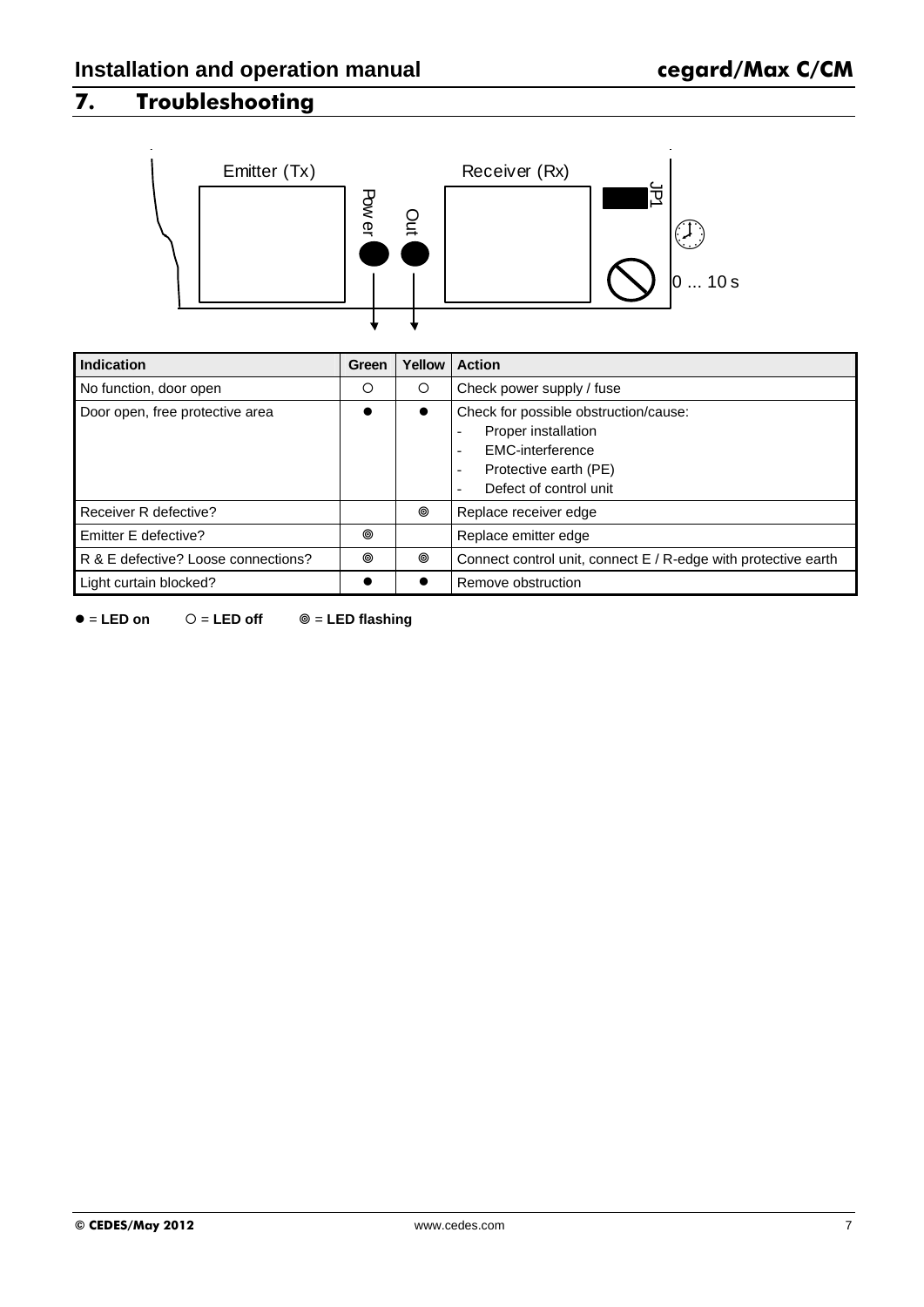### **8. Technical data**

### **8.1. Light curtain**

| Operation wave length                                | Infrared approx. 940 nm                                                 |                                               |       |       |                   |  |  |
|------------------------------------------------------|-------------------------------------------------------------------------|-----------------------------------------------|-------|-------|-------------------|--|--|
| No. of sensors per light curtain                     |                                                                         | 8/16/24/32                                    |       |       |                   |  |  |
| No. of beams per sensor                              |                                                                         | $1 - 5$                                       |       |       |                   |  |  |
| Operating range                                      |                                                                         | $04$ or $48$ m                                |       |       |                   |  |  |
| Max. ambient light                                   |                                                                         | 100,000 Lux                                   |       |       |                   |  |  |
| Typical response time<br>(max., without relay delay) | No. of elements                                                         | 8                                             | 16    | 24    | 32                |  |  |
|                                                      | with criss-cross beams (jumper on)                                      | 32 ms                                         | 58 ms | 82 ms | 110 <sub>ms</sub> |  |  |
|                                                      | without criss-cross beams (jumper off)                                  | 23 <sub>ms</sub>                              | 40 ms | 57 ms | 78 ms             |  |  |
| Light curtain length                                 | see dimensions, page 23                                                 |                                               |       |       |                   |  |  |
| Cable length                                         | Pigtail with Mini-Din, Tx 5 m, Rx 5 or 15 m                             |                                               |       |       |                   |  |  |
| Temperature range<br>Operation / Storage             |                                                                         | $-20$ $+65^{\circ}$ C / $-20$ $+70^{\circ}$ C |       |       |                   |  |  |
| Operation humidity                                   | 595%                                                                    |                                               |       |       |                   |  |  |
| Vibration / shock                                    | IEC 68-2-6                                                              |                                               |       |       |                   |  |  |
| Enclosure rating                                     | IP65 (IP67 upon request)                                                |                                               |       |       |                   |  |  |
| <b>Materials</b><br>Lenses / Profiles                | Polycarbonate / Aluminum                                                |                                               |       |       |                   |  |  |
| Color of profiles                                    | Aluminum anodized (standard) or black anodized, other colors on request |                                               |       |       |                   |  |  |

### **8.2. Control unit**

| <b>Type</b>                              | 230-Rel                                                                | $24$ -Rel-T                                                            |  |  |  |
|------------------------------------------|------------------------------------------------------------------------|------------------------------------------------------------------------|--|--|--|
| Power supply                             | 17  240 VAC/DC                                                         | 24 VDC ±20%                                                            |  |  |  |
| Current consumption (without load)       | max. 280 mA                                                            | max. 90 mA                                                             |  |  |  |
| <b>Relay output</b>                      | 250 VAC / 8 A<br>125 VDC / 0.5 A<br>30 VDC / 8 A<br>min. 5 VDC / 10 mA | 250 VAC / 8 A<br>125 VDC / 0.5 A<br>30 VDC / 8 A<br>min. 5 VDC / 10 mA |  |  |  |
| Off-time delay                           | 010s                                                                   |                                                                        |  |  |  |
| Test input                               | no                                                                     | yes                                                                    |  |  |  |
| Connector                                | 6 pin terminal block                                                   | 6 & 2 pin terminal block                                               |  |  |  |
| Indicator (LED)                          | Power, beam status, failure                                            |                                                                        |  |  |  |
| Enclosure rating                         | <b>IP54</b>                                                            |                                                                        |  |  |  |
| Temperature range<br>Operation / Storage | $-20+65°C/ -20+70°C$                                                   |                                                                        |  |  |  |
| Operation humidity                       | 595%                                                                   |                                                                        |  |  |  |
| Operation vibration / shock              |                                                                        | IEC 68-2-6                                                             |  |  |  |
| <b>EMC</b>                               | EMV 89 / 336 / EC, amended 92 / 31 / EC and low voltage 73 / 23 / EC   |                                                                        |  |  |  |
| Material housing                         | ABS, blue (similar RAL 5005)                                           |                                                                        |  |  |  |
| Weight                                   | 350 <sub>g</sub>                                                       |                                                                        |  |  |  |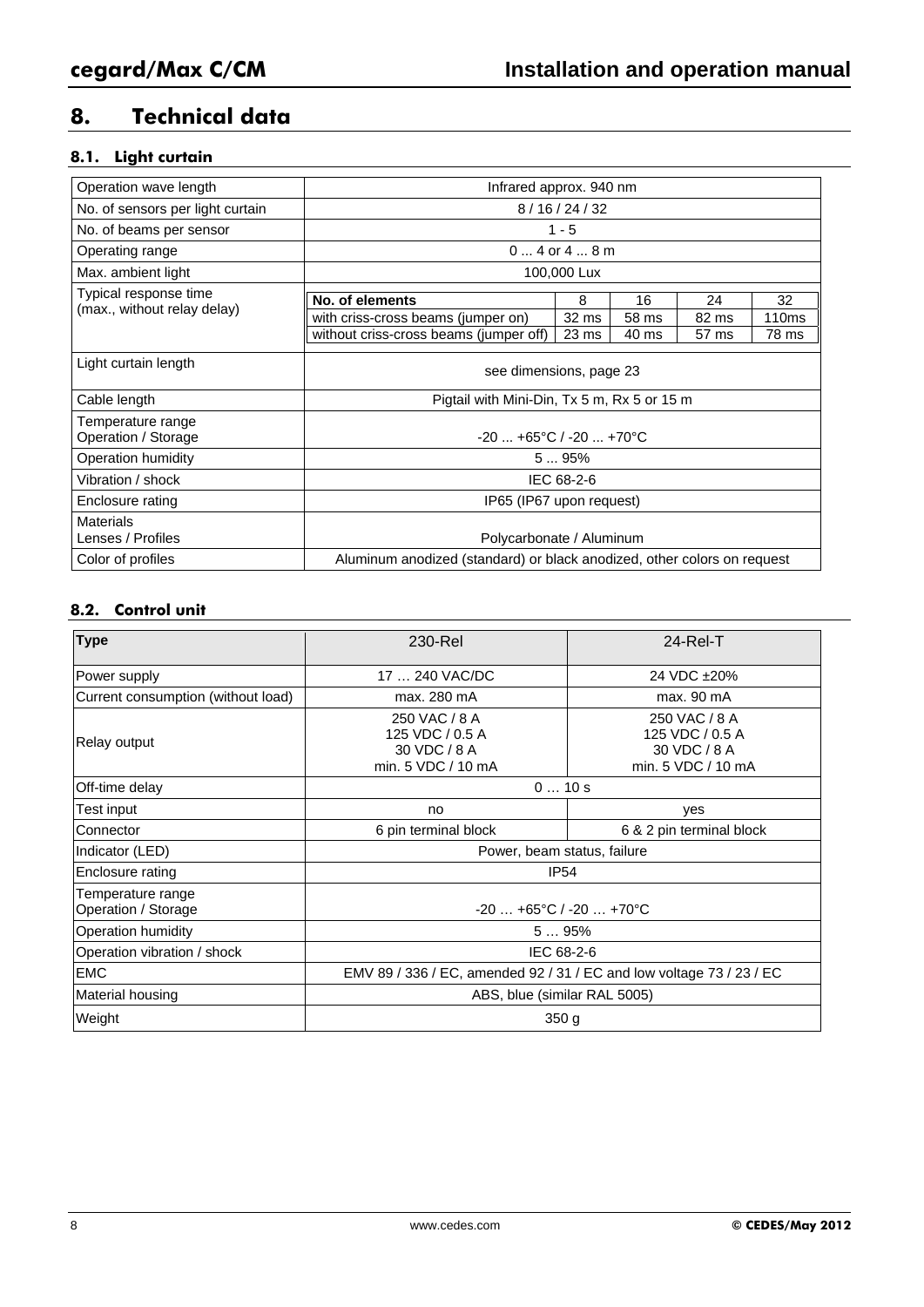## **WICHTIGER HINWEIS**

**FOLGEN SIE GENAU DEN ANWEISUNGEN IN DIESER ANLEITUNG. NICHTBEACHTEN KANN KUNDENBESCHWERDEN HERVORRUFEN ODER RÜCKRUFMASSNAHMEN AUSLÖSEN. BEWAHREN SIE DIESE ANLEITUNG BEI DER ANLAGE AUF.** 

## **MICHTIGE INFORMATIONEN M**

**BEI VERWENDUNG DES LICHTVORHANGS CEGARD/MAX C/CM ANSTELLE MECHANISCHER SICHERHEITSLEISTEN IST DER MONTEUR DAFÜR VERANT-WORTLICH, DASS DIE MONTAGE ALLEN MASSGEBLICHEN NATIONALEN UND LOKALEN GESETZEN UND VORSCHRIFTEN ENTSPRICHT, DIE INFRAROT- UND PHOTOELEKTRISCHE TÜRSCHUTZVORRICHTUNGEN BETREFFEN.** 

**IN KANADA MUSS FOLGENDEN VORSCHRIFTEN BESONDERE AUFMERKSAMKEIT GESCHENKT WERDEN: 2.13.5.1 UND 2.13.5.2 CAN/CSA-B44-B89!** 

**DIE MONTAGE VON CEGARD/MAX C/CM DARF NUR VON HIERFÜR BEFUGTEM UND AUSGEBILDETEM PERSONAL DURCHGEFÜHRT WERDEN!** 

**CEGARD/MAX C/CM DARF NICHT EINGESETZT WERDEN FÜR:** 

- **DIE ABSICHERUNG VON GEFÄHRLICHEN MASCHINEN**
- **ANLAGEN IN EXPLOSIVER ATMOSPHÄRE**
- **ANLAGEN IN RADIOAKTIVER UMGEBUNG**

**FÜR SOLCHE ANWENDUNGEN DÜRFEN NUR DAFÜR SPEZIFIZIERTE UND ZUGELAS-SENE SICHERHEITSPRODUKTE VERWENDET WERDEN, ANDERENFALLS KÖNNEN SCHWERE VERLETZUNGEN ODER TOD DIE FOLGE SEIN.** 

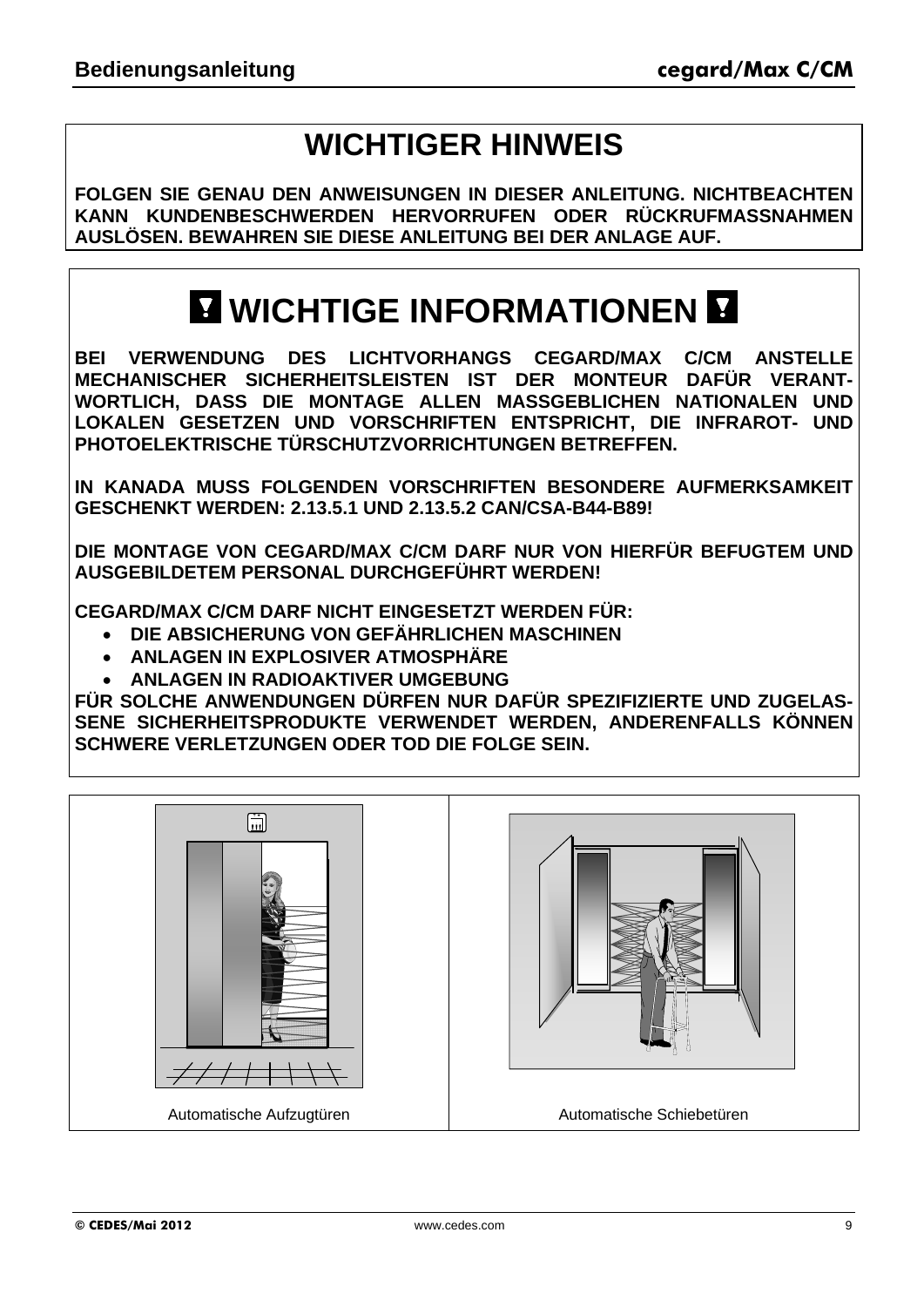### **Inhalt**

| 1.<br>2. |                                                |  |
|----------|------------------------------------------------|--|
| З.       |                                                |  |
| 4.       | Funktionsbeschreibung 10                       |  |
| 5.       |                                                |  |
| 5.1.     | Montage - Lichtvorhang  11                     |  |
| 5.2.     | Montage - Steuergerät  12                      |  |
| 5.3.     |                                                |  |
| 6.       |                                                |  |
| 7.       | Fehlersuche und -behebung  14                  |  |
| 8.       | Technische Daten  15                           |  |
| 8.1.     |                                                |  |
| 8.2.     |                                                |  |
| 8.3.     | Dimensions / Abmessungen /                     |  |
|          |                                                |  |
| 9.       | Ordering information /                         |  |
|          | Bestellinformationen / Références  25          |  |
| 9.1.     | Systems / Systeme / Systèmes  25               |  |
| 9.2.     | Accessories / Zubehör / Accessoires 25         |  |
| 10.      | Certificate / Zertifikat / Certificat 26       |  |
|          | 10.1. CE Certificate / Konformitätserklärung / |  |
|          | Certificat de conformité 26                    |  |

### **1. Einführung**

Der Lichtvorhang cegard/Max C/CM erlaubt schnelle und wirtschaftliche Modernisierungen. Dank seiner hervorragenden Kompatibilität lässt sich der cegard/Max C/CM problemlos in jeder Anlage installieren. Die Position der einzelnen Strahlen sowie die Betriebsreichweite lassen sich den<br>Anforderungen des Kunden entsprechend Anforderungen millimetergenau einstellen.

Für sämtliche Türarten steht eine Vielfalt an Montagekonfigurationen für einen problemlosen Einbau und sofortigen Betrieb zur Auswahl. Der Betrieb des cegard/Max C/CM erfolgt über eine externe Steuereinheit, die mit Spannungen von 17 bis 240 V arbeitet.

### **2. Merkmale**

- Selbstkalibrierend, fehlertolerant
- Einfache Inbetriebnahme ohne Justierung
- Muting-Funktion
- Dichtes Schutzfeld
- Robust und betriebssicher
- Integrierte Diagnose

### **3. Anwendungen**

cegard/Max C/CM eignet sich ideal zur Verbesserung von Komfort und Sicherheit automatischer Aufzugtüren sowie anderer automatischer Türen. Es sind zahlreiche Sonderkonfigurationen erhältlich.

Y cegard/Max C/CM darf weder als Schutzvorrichtung für gefährliche Maschinen noch in explosionsgefährdeten Atmosphären oder radioaktiven Umgebungen eingesetzt werden.

### **4. Funktionsbeschreibung**

Gerade und gekreuzte Strahlen bilden einen äußerst dichten Schutzbereich zwischen Sender (Tx) und Empfänger (Rx). Eine eingebaute Kalibrierfunktion regelt die Stärke jedes einzelnen Strahls und macht eine weitere Nachiustierung überflüssig. Diese Funktion unterdrückt auch Störungen durch Schmutz oder andere Lichtquellen und erkennt automatisch die jeweilige Betriebsart. Aufgrund dieser Merkmale bietet cegard/Max C/CM eine herausragende Funktionssicherheit. Jegliche Störungen des Schutzbereichs durch Personen oder Objekte werden erfasst und lösen das Ausgangsrelais aus.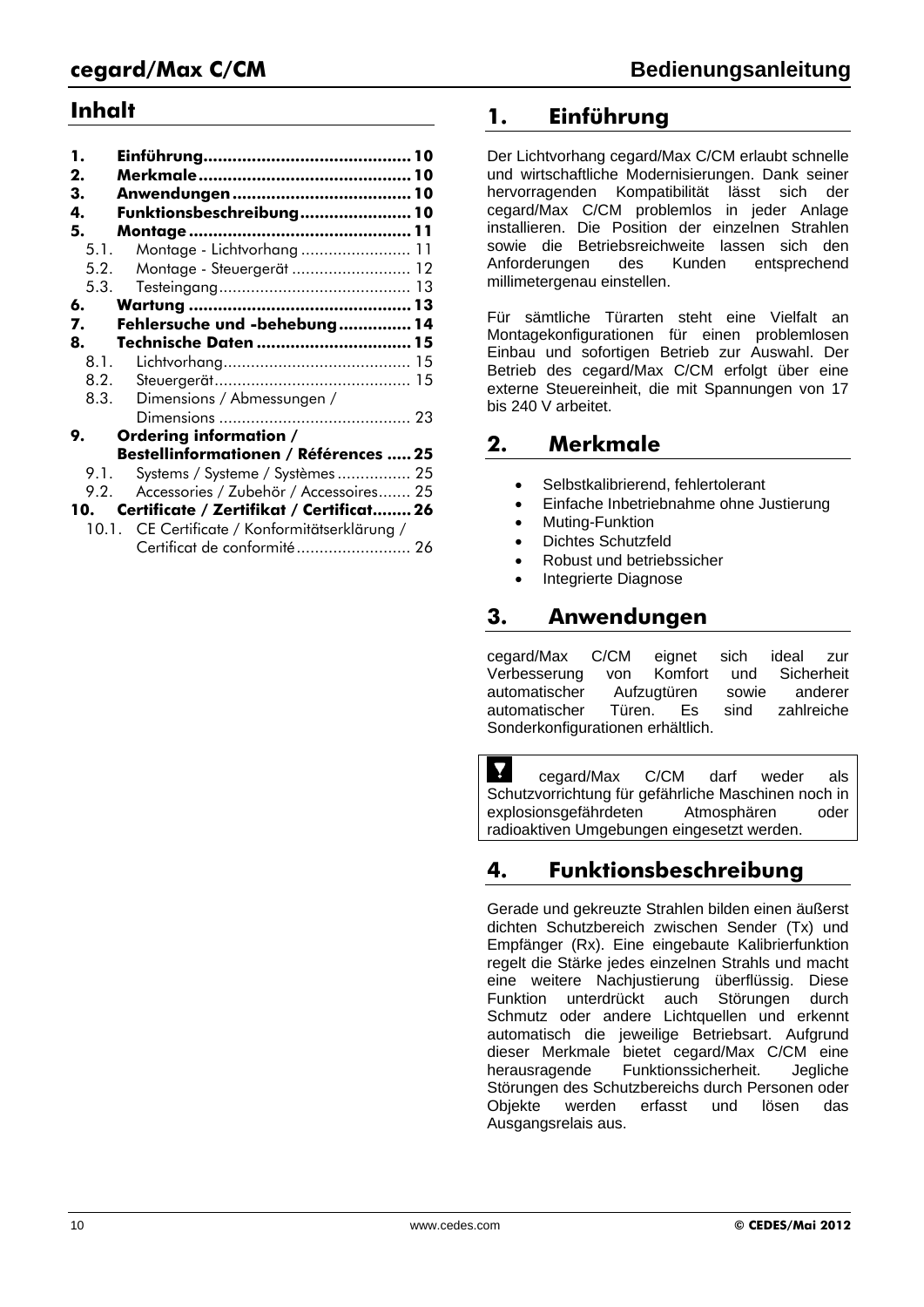### **5. Montage**

Aufgrund des grossen Öffnungswinkels und der automatischen Kalibrierfunktion ist keine Ausrichtung erforderlich, solange sich die Leisten innerhalb des Öffnungswinkels befinden.

#### **5.1. Montage - Lichtvorhang**

**Zu Ihrer eigenen Sicherheit: Hauptstromversorgung abschalten und Fahrstuhl eindeutig als "Ausser Betrieb" kennzeichnen.** 

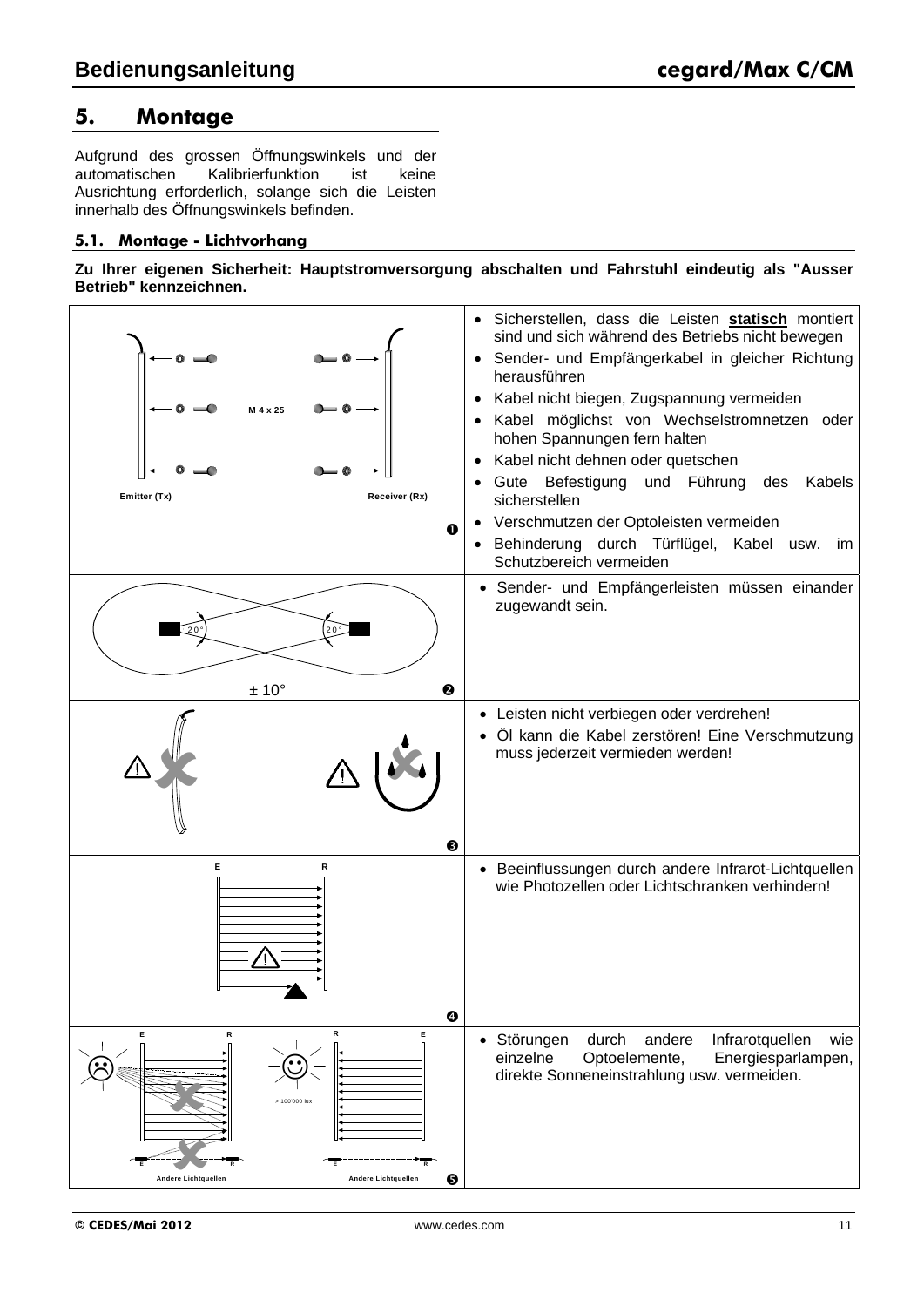### **5.2. Montage - Steuergerät**

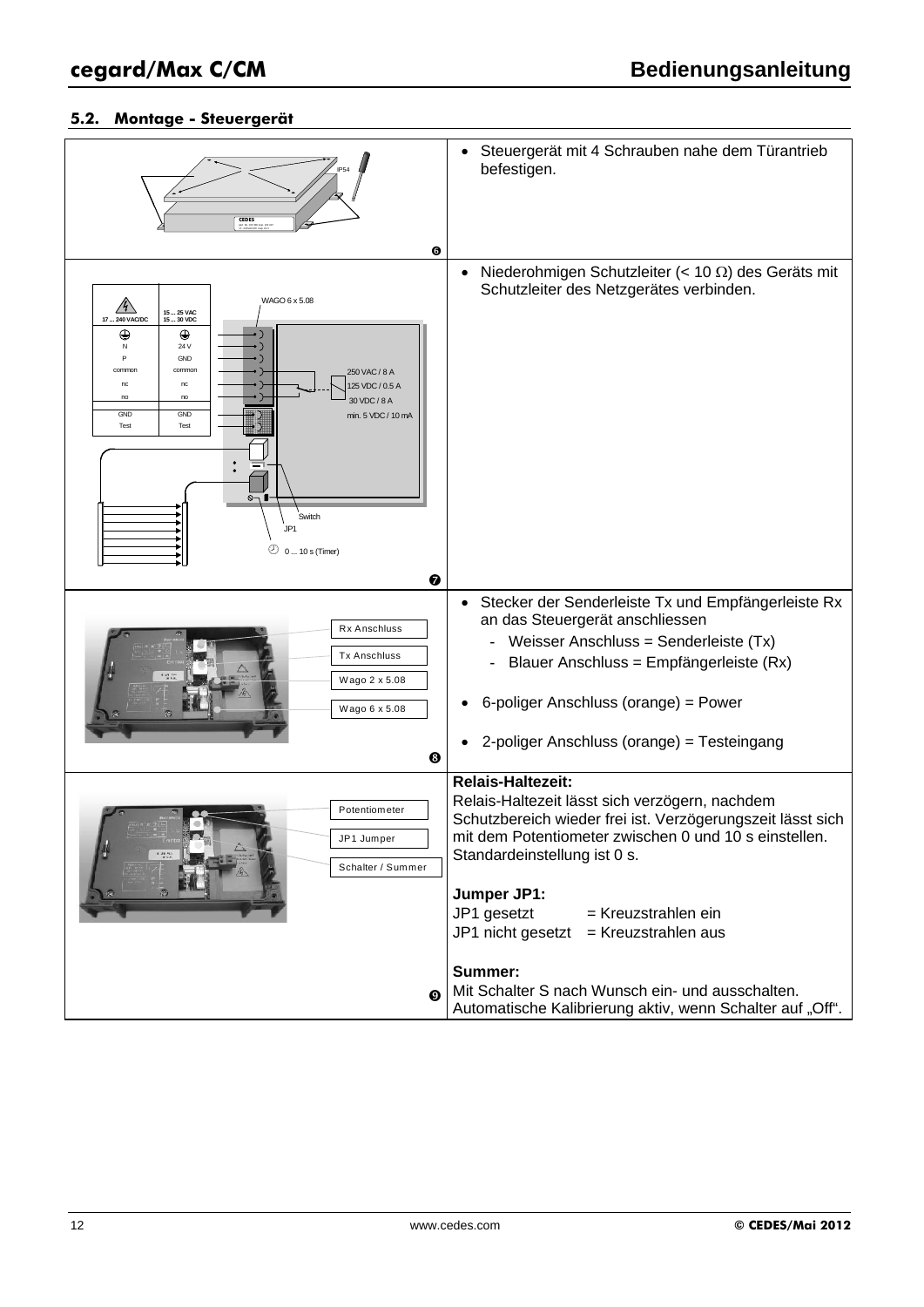#### **5.2.1. Mode - Kreuzstrahlen (Jumper JP1)**

| JP1 gesetzt       | = Kreuzstrahlen ein   |
|-------------------|-----------------------|
| JP1 nicht gesetzt | $=$ Kreuzstrahlen aus |

In der Betriebsart "Mit Kreuzstrahlen" erkennt das Lichtvorhangsystem im Bereich der hohen Auflösung kleinere Objekte. In diesem Bereich beträgt die minimale Objektgrösse, die detektiert wird, die Hälfte des Elementabstandes plus 7 mm (Elementdurchmesser). Für einen sicheren Betrieb mit Kreuzstrahlen muss die minimale Arbeitsdistanz eingehalten werden.

In der Betriebsart "Ohne Kreuzstrahlen", dass heisst nur mit geraden Lichtstrahlen, reduziert sich die Reaktionszeit. Die minimale detektierte Objektgrösse ist in diesem Mode gleich gross wie der Elementabstand plus 7 mm (Elementdurchmesser).

#### **5.3. Testeingang**

#### **Nur bei Steuergerät mit Testeingang:**

Dieses System lässt sich mit einer prüfbaren Lichtschranke vergleichen. Wenn ein Trigger am Testeingang erfolgt, löst er einen Test aus und das Relais wird geschaltet. Dies muss von einer übergeordneten Steuerung ausgewertet werden. Zur Gewährleistung eines fehlerfreien Funktionierens des Systems muss der Testeingang an 24 V Gleichstrom angeschlossen werden.

|   | <b>Bedingungen</b>                                | Ausgang         |            |  |
|---|---------------------------------------------------|-----------------|------------|--|
|   |                                                   | <b>Relais</b>   | <b>PNP</b> |  |
|   | Testeingang + 24 VDC<br>Lichtvorhang unterbrochen | Common<br>- NC  | Low        |  |
| 2 | Testeingang + 24 VDC<br>Lichtvorhang frei         | Common<br>- NO  | High       |  |
| 3 | Testeingang 0 VDC<br>Lichtvorhang frei            | Common<br>$-NC$ | Low        |  |
| 4 | Testeingang 0 VDC<br>Lichtvorhang unterbrochen    | Common<br>- NC  | Low        |  |



### **6. Wartung**

Obgleich cegard/Max C/CM keine periodische Wartung erfordert, wird eine Funktionsprüfung mindestens bei jeder Aufzugswartung oder alle 6<br>Monate sehr empfohlen. Diese periodische Monate sehr empfohlen. Diese Funktionsprüfung sollte folgendes enthalten:

Prüfen Sie die Wiederöffnungsfunktion über den ganzen Türbereich. Die Tür sollte sich erneut öffnen, wenn ein Gegenstand zwischen Türschwelle und dem oberen Element über der Türschwelle in das Schutzfeld eingebracht wird.

Entfernen Sie mit einem weichen Lappen Staub und Schmutz von den Frontflächen der Optoleisten. Insbesondere bei Montage der Türleisten vor Fertigstellung des Gebäudes (etwa einmal wöchentlich während der Bauarbeiten). Verwenden Sie zur Reinigung der Oberflächen entweder ein trockenes oder leicht angefeuchtetes Tuch.

Überprüfen Sie die feste Montage der Leisten an Türflügeln und Anschlag. Überprüfen Sie, ob die Kabel richtig verlegt sind, wie in den Montageunterlagen des entsprechenden Montagesatzes beschrieben.

### **Wichtige Hinweise:**

Benutzen Sie niemals Lösungs- oder Reinigungsmittel oder scheuernde Tücher zur Reinigung der Leiste. Die Kunststofflinse könnte zerstört werden! Obschon die Leisten wasser- und witterungsbeständig sind, benutzen Sie niemals grosse Mengen von Flüssigkeit für die Reinigung! Unter keine Umständen darf ein Hochdruckreiniger verwendet werden! Beim Reinigen nie die Oberfläche verkratzen!

**Trotz Testeingang handelt es sich bei dem System nicht um ein Sicherheitsprodukt gemäss EN 954-1!**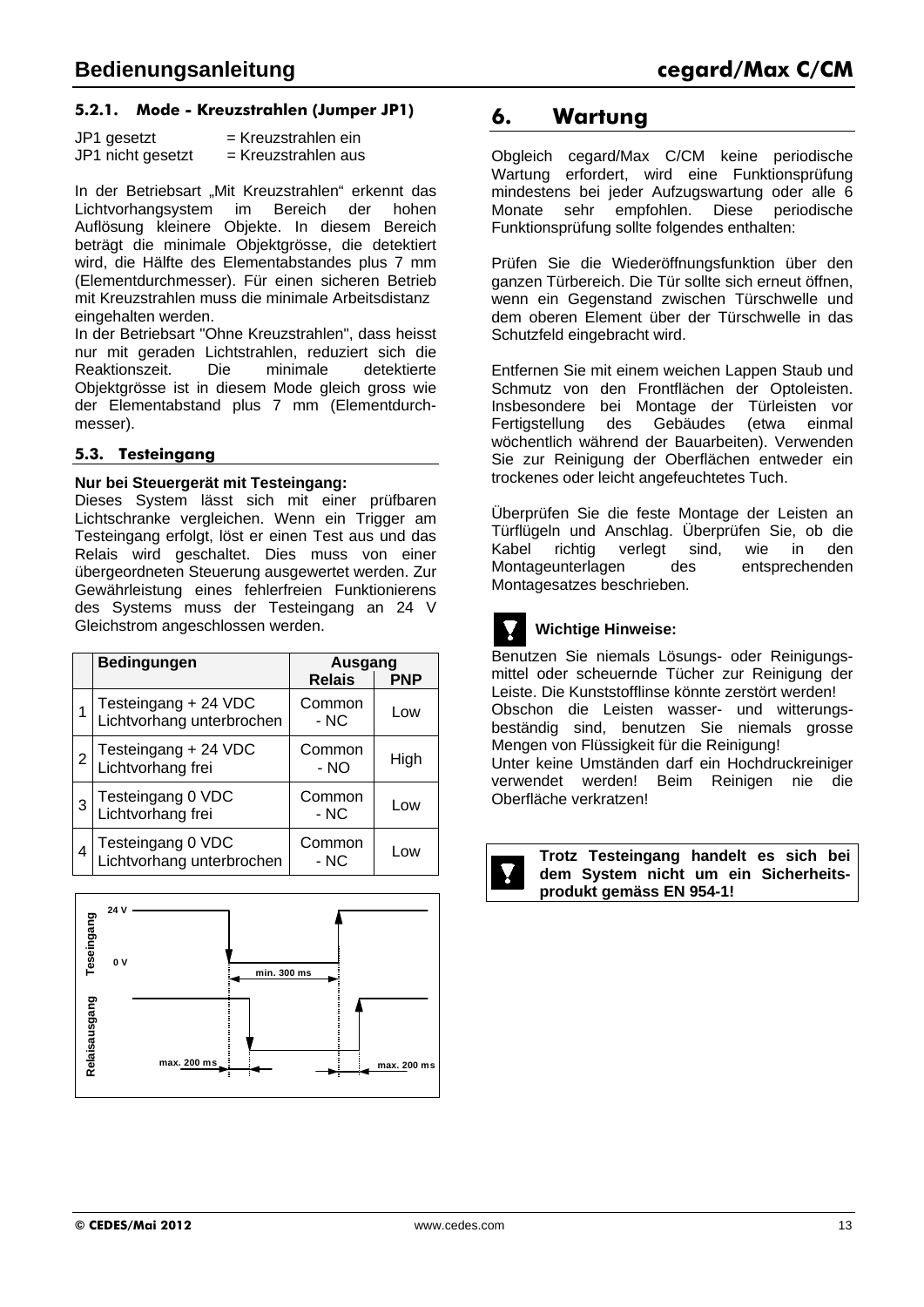### **7. Fehlersuche und -behebung**



| Anzeige                                  | Grün | Gelb                                                                                                                                                                                                         | <b>Aktion</b>                                |
|------------------------------------------|------|--------------------------------------------------------------------------------------------------------------------------------------------------------------------------------------------------------------|----------------------------------------------|
| Keine Funktion, Tür offen                | O    | O                                                                                                                                                                                                            | Speisespannung / Sicherung überprüfen        |
| Tür offen, Schutzfeld nicht unterbrochen |      | Folgende Möglichkeiten überprüfen<br>$\bullet$<br>Fachgerechte Inbetriebnahme?<br>EMV-Störungen?<br>$\overline{\phantom{a}}$<br>Erdung vorhanden (PE)?<br>$\overline{\phantom{a}}$<br>Defekte Steuereinheit? |                                              |
| Empfänger R defekt?                      |      | ◉                                                                                                                                                                                                            | Empfängerleiste ersetzen                     |
| Sender E defekt?                         | ◎    |                                                                                                                                                                                                              | Sendeleise ersetzen                          |
| R & E defekt? Kein Anschluss?            | ◉    | ◉                                                                                                                                                                                                            | Steuergerät anschliessen, E / R-Leiste erden |
| Lichtvorhang blockiert                   |      |                                                                                                                                                                                                              | Hindernis entfernen                          |

= **LED ein** = **LED aus** = **LED blinkend**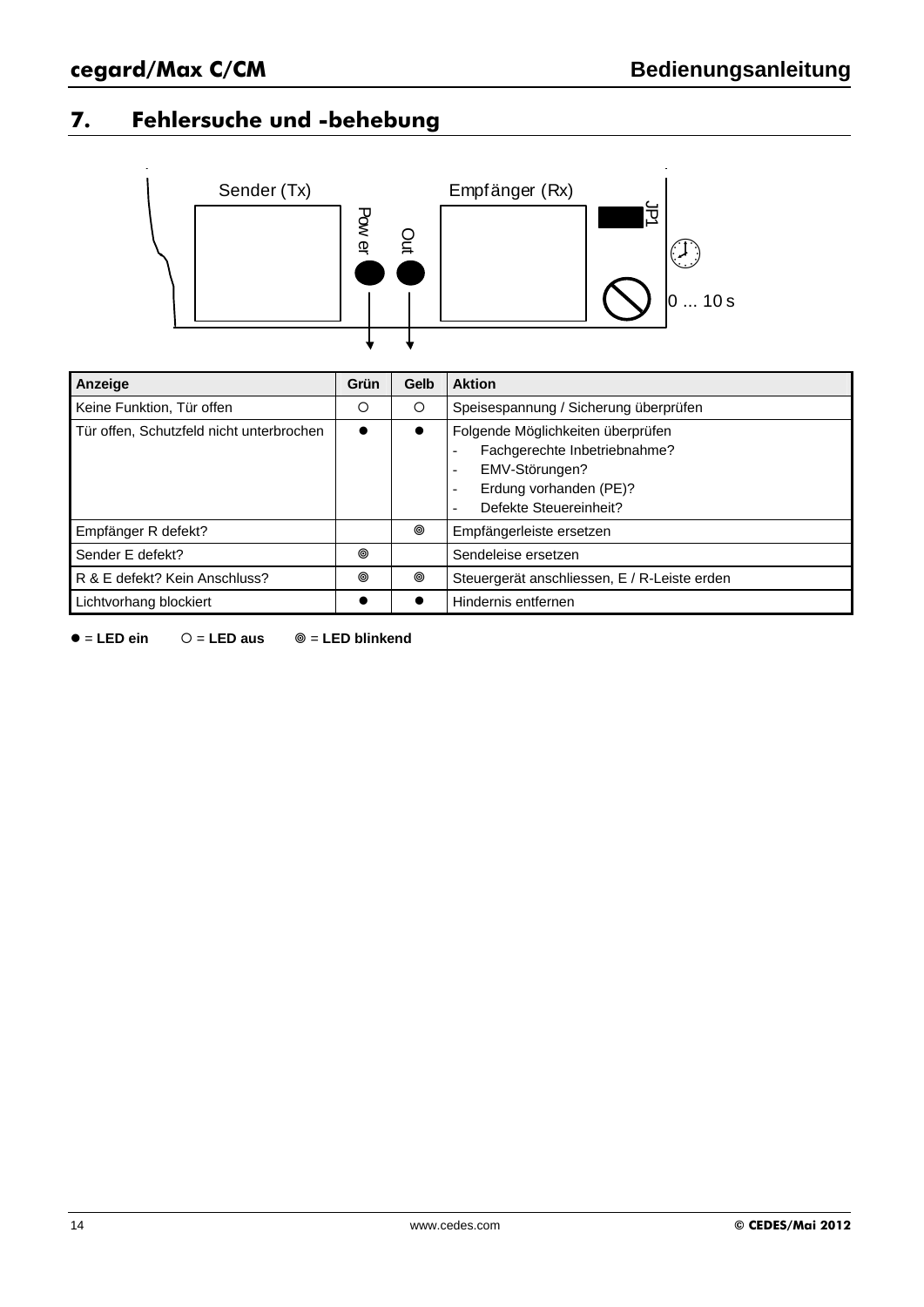### **8. Technische Daten**

### **8.1. Lichtvorhang**

| Wellenlänge                                                      | Infrarot ca. 940 nm                                                             |                           |                |                |                           |  |
|------------------------------------------------------------------|---------------------------------------------------------------------------------|---------------------------|----------------|----------------|---------------------------|--|
| Anzahl Sensoren / Lichtvorhang                                   | 8/16/24/32                                                                      |                           |                |                |                           |  |
| Anzahl Strahlen / Sensor                                         | $1 - 5$                                                                         |                           |                |                |                           |  |
| Reichweite                                                       | $04$ oder $48$ m                                                                |                           |                |                |                           |  |
| Max. Fremdlicht                                                  | 100,000 Lux                                                                     |                           |                |                |                           |  |
| <b>Typische Reaktionszeit</b><br>(max., ohne Relais-Verzögerung) | <b>Anzahl Elemente</b>                                                          | 8                         | 16             | 24             | 32                        |  |
|                                                                  | mit Kreuzstrahlen (Jumper gesetzt)<br>ohne Kreuzstrahlen (Jumper nicht gesetzt) | 32 ms<br>23 <sub>ms</sub> | 58 ms<br>40 ms | 82 ms<br>57 ms | $110 \text{ ms}$<br>78 ms |  |
| Länge - Lichtvorhang                                             | Siehe Abmessungen, Seite 23                                                     |                           |                |                |                           |  |
| Kabellänge                                                       | Kabelschwanz mit Mini-DIN, Tx 5 m, Rx 5 oder 15 m                               |                           |                |                |                           |  |
| Temperaturbereich<br>Betrieb / Lagerung                          | $-20$ $+65^{\circ}$ C / $-20$ $+70^{\circ}$ C                                   |                           |                |                |                           |  |
| Rel. Luftfeuchte                                                 | 595%                                                                            |                           |                |                |                           |  |
| Vibration / Schock                                               | IEC 68-2-6                                                                      |                           |                |                |                           |  |
| Schutzklasse                                                     | IP65 (IP67 auf Anfrage)                                                         |                           |                |                |                           |  |
| Material<br>Linsen/ Profile                                      | Polycarbonat / Aluminium                                                        |                           |                |                |                           |  |
| Profilfarbe                                                      | Aluminium eloxiert (Standard) oder schwarz eloxiert, andere Farben auf Anfrage  |                           |                |                |                           |  |

#### **8.2. Steuergerät**

| <b>Typ</b>                                         | 230-Rel                                                                  | $24$ -Rel-T                                                            |  |  |  |
|----------------------------------------------------|--------------------------------------------------------------------------|------------------------------------------------------------------------|--|--|--|
| Speisespannung                                     | 17  240 VAC/DC                                                           | 24 VDC ±20%                                                            |  |  |  |
| Stromaufnahme (ohne Last)                          | max. 280 mA                                                              | max. 90 mA                                                             |  |  |  |
| Relaisausgang                                      | 250 VAC / 8 A<br>125 VDC / 0.5 A<br>30 VDC / 8 A<br>min. 5 VDC / 10 mA   | 250 VAC / 8 A<br>125 VDC / 0.5 A<br>30 VDC / 8 A<br>min. 5 VDC / 10 mA |  |  |  |
| Ausschaltverzögerung                               | 010s                                                                     |                                                                        |  |  |  |
| Testeingang                                        | nein                                                                     | ja                                                                     |  |  |  |
| Anschluss                                          | 6 Pin Anschlussstecker                                                   | 6 & 2 Pin Anschlussstecker                                             |  |  |  |
| Anzeigen (LED)                                     | Versorgungsspannung, Strahlenstatus, Fehler                              |                                                                        |  |  |  |
| Schutzklasse                                       | <b>IP54</b>                                                              |                                                                        |  |  |  |
| Temperaturbereich<br>Betrieb / Lagerung            | $-20+65°C/ -20+70°C$                                                     |                                                                        |  |  |  |
| Rel. Luftfeuchte                                   | 595%                                                                     |                                                                        |  |  |  |
| Vibration / Schock                                 | IEC 68-2-6                                                               |                                                                        |  |  |  |
| <b>EMV</b>                                         | EMV 89 / 336 / EC, geändert 92 / 31 / EC und Niederspannung 73 / 23 / EC |                                                                        |  |  |  |
| Gehäusematerial<br>ABS, blau (entspricht RAL 5005) |                                                                          |                                                                        |  |  |  |
| Gewicht                                            | 350 <sub>g</sub>                                                         |                                                                        |  |  |  |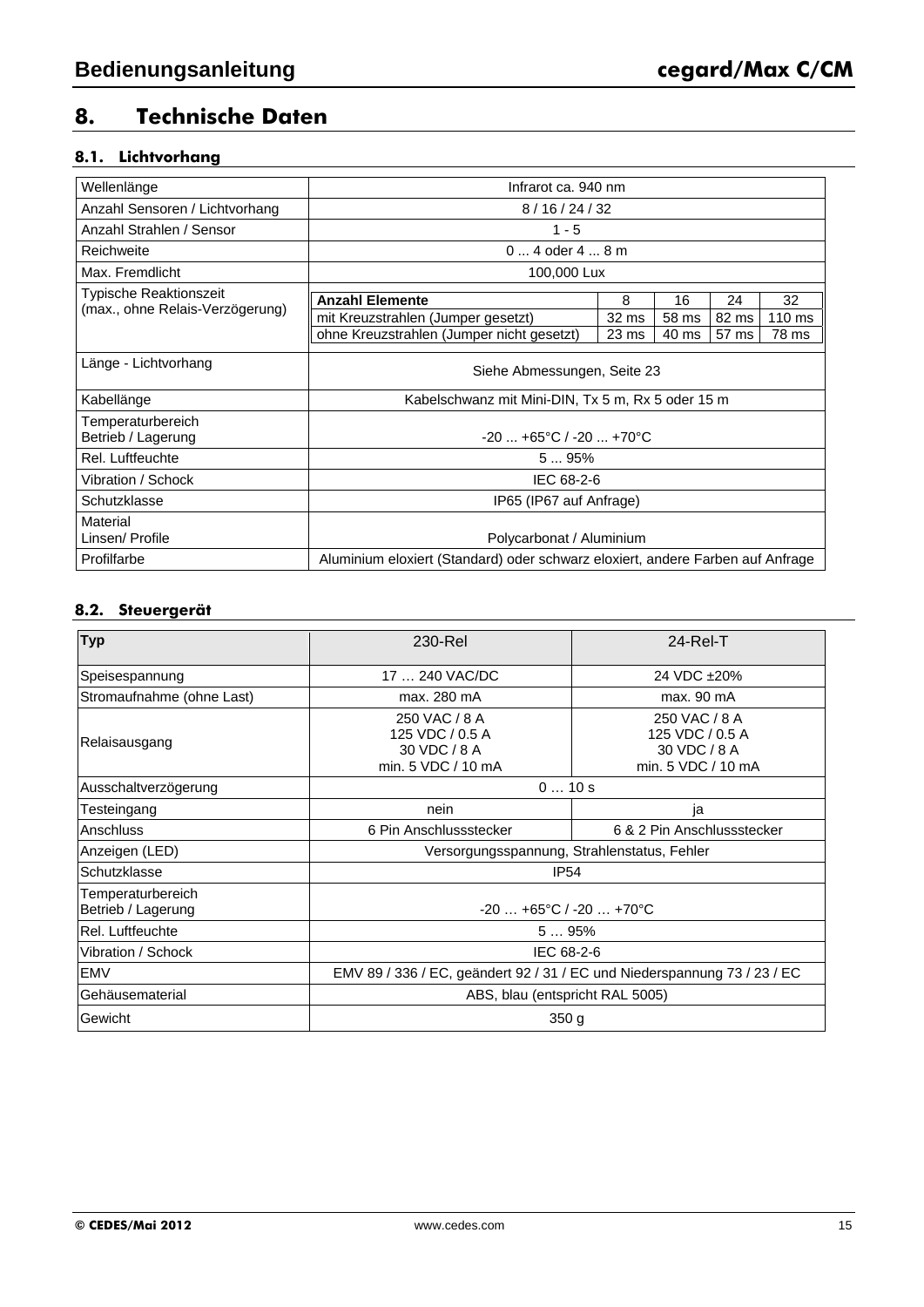## **INFORMATION IMPORTANTE**

**SUIVEZ LES INSTRUCTIONS DE CE MODE D'EMPLOI À LA LETTRE. LEUR NONRESPECT PEUT ENTRAÎNER DES PLAINTES DE CLIENTS OU DES MESURES DE RAPPEL. CONSERVEZ CE MODE D'EMPLOI À PROXIMITÉ DE 'INSTALLATION.**

## **INFORMATIONS IMPORTANTES**

**LORSQU'UN RIDEAU LUMINEUX CEGARD/MINI EST UTILISÉ EN REMPLACEMENT DE BORDS DE SÉCURITÉ MÉCANIQUES, IL EST DE LA RESPONSABILITÉ DE L'INSTALLATEUR DE ARANTIR QU'UNE FOIS ACHEVÉE, L'INSTALLATION RESPECTE TOUTES LES LOIS ET PRESCRIPTIONS NATIONALES ET LOCALES EN VIGUEUR POUR LES DISPOSITIFS DE SÉCURITÉ DE PORTES À INFRAROUGE ET PHOTOÉLECTRIQUES !** 

**AU CANADA, IL CONVIENT DE RESPECTER EN PARTICULIER LES PRESCRIPTIONS 2.13.5.1 ET 2.13.5.2 CAN/CSA-B44-B89 !** 

**CEGARD/MAX C/CM DOIT ÊTRE INSTALLÉ UNIQUEMENT PAR UN PERSONNEL AUTORISÉET AYANT SUIVI UNE FORMATION COMPLÈTE !** 

**LE CEGARD/MAX C/CM NE DOIT PAS ÊTRE UTILISÉ POUR :** 

- **LA SÉCURISATION DE MACHINES DANGEREUSES**
- **LES INSTALLATIONS EN ATMOSPHÈRE EXPLOSIVE**
- **LES INSTALLATIONS EN ENVIRONNEMENT RADIOACTIF**

**POUR DE TELLES APPLICATIONS, UTILISEZ UNIQUEMENT DES PRODUITS DE SÉCURITÉ SPÉCIFIÉS ET HOMOLOGUÉS. DANS LE CAS CONTRAIRE, VOUS EXPOSEZ VOTRE PERSONNEL À UN RISQUE DE BLESSURE GRAVE, VOIRE À LA MORT !**



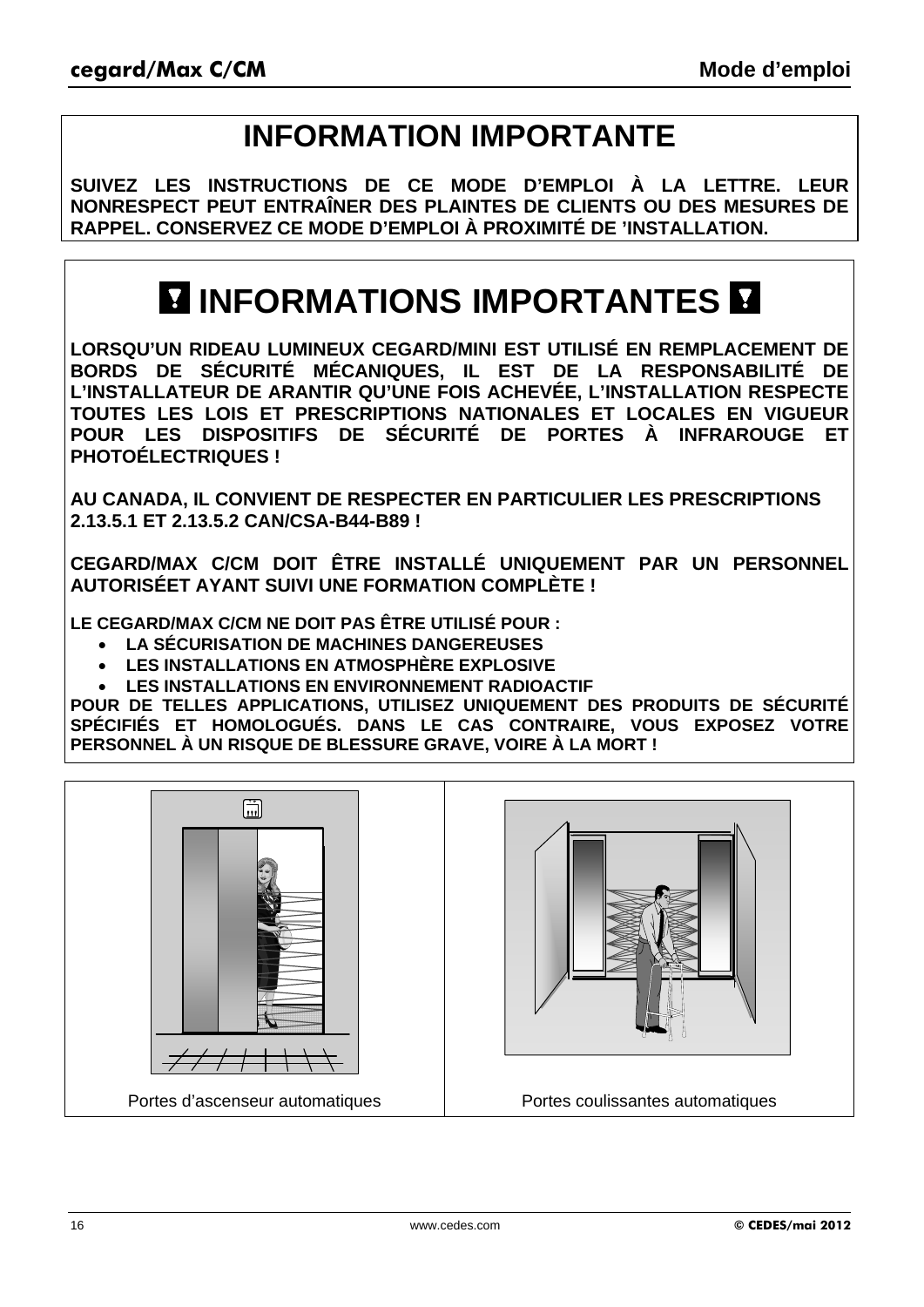### **Sommaire**

| 1.   |                                                |
|------|------------------------------------------------|
| 2.   | Caractéristiques  17                           |
| 3.   |                                                |
| 4.   | Description du fonctionnement 17               |
| 5.   |                                                |
| 5.1. | Installation - rideau lumineux  18             |
| 5.2. | Installation - module de contrôle  19          |
| 5.3. |                                                |
| 6.   |                                                |
| 7.   | Recherche et élimination des erreurs. 21       |
| 8.   | Caractéristiques techniques  22                |
| 8.1. |                                                |
| 8.2. |                                                |
| 8.3. | Dimensions / Abmessungen /                     |
|      |                                                |
| 9.   | Ordering information /                         |
|      | Bestellinformationen / Références25            |
| 9.1. | Systems / Systeme / Systèmes  25               |
| 9.2. | Accessories / Zubehör / Accessoires 25         |
| 10.  | Certificate / Zertifikat / Certificat 26       |
|      | 10.1. CE Certificate / Konformitätserklärung / |
|      | Certificat de conformité  26                   |

### **1. Introduction**

Avec le rideau lumineux cegard/Max C/CM, les modernisations peuvent être réalisées rapidement et de manière économique. Grâce à son excellente compatibilité, le cegard/Max C/CM s'intègre parfaitement dans toute installation existante. La position des différents rayons ainsi que la portée de fonctionnement peuvent être réglées au millimètre près selon les exigences du client.

Une multitude de configurations de montage adaptées à tous les types de porte sont disponibles, garantissant une installation sans problème et un fonctionnement immédiat. Le cegard/Max C/CM est équipé d'un appareil de commande externe admettant toute tension possible entre 17 et 240 V.

### **2. Caractéristiques**

- Auto-calibrage, tolérance aux erreurs
- Mise en service simple sans ajustement
- Fonction de muting
- Dense champ de protection
- Robuste et fiable
- Système de diagnostic intégré

### **3. Applications**

Le cegard/Max C/CM est idéal pour améliorer le confort et la sécurité des portes d'ascenseur et autres portes automatiques. De nombreuses configurations spéciales sont disponibles.

Y Le cegard/Max C/CM ne doit pas être utilisé comme dispositif de protection pour des machines dangereuses ni en atmosphères explosives ou en environnements radioactifs.

### **4. Description du fonctionnement**

Des rayons linéaires et croisés forment une zone de protection extrêmement dense entre émetteur (Tx) et récepteur (Rx). Une fonction de calibrage intégrée règle l'épaisseur de chaque rayon, rendant tout autre réajustement superflu. Cette fonction supprime également les perturbations dues à la saleté ou à d'autres sources lumineuses et reconnaît automatiquement le mode de fonctionnement respectif. En raison de ces caractéristiques, le cegard/Max C/CM offre une excellente sécurité de fonctionnement. Toutes les perturbations de la zone de protection par des personnes ou objets sont saisies et déclenchent le relais de sortie.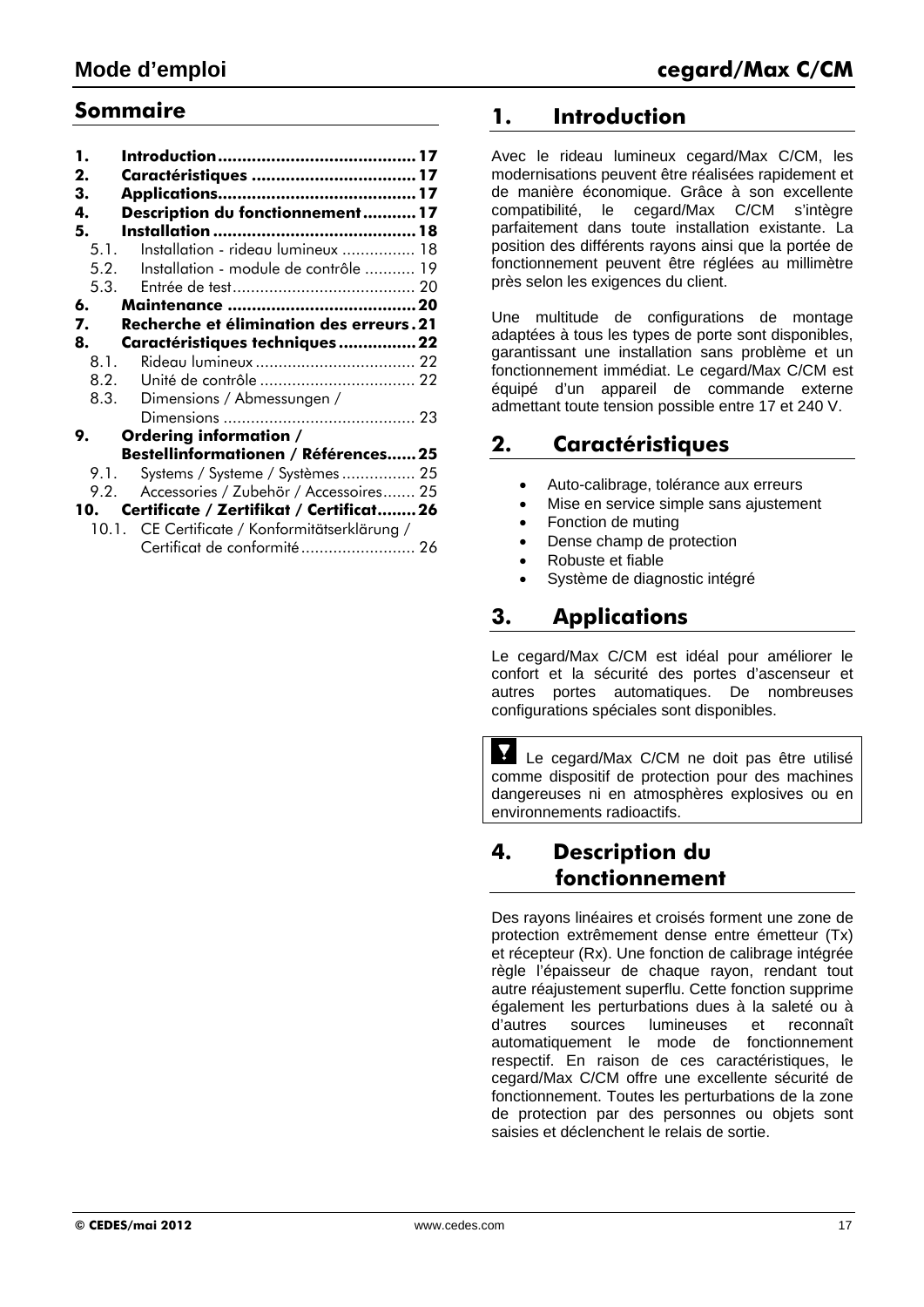### **5. Installation**

Grâce au grand angle d'ouverture et à la fonction de calibrage automatique, aucun alignement n'est nécessaire tant que les bords se trouvent à l'intérieur de l'angle d'ouverture.

#### **5.1. Installation - rideau lumineux**

**Pour votre propre sécurité : Couper l'alimentation électrique et signaler clairement l'ascenseur comme étant « hors service».** 

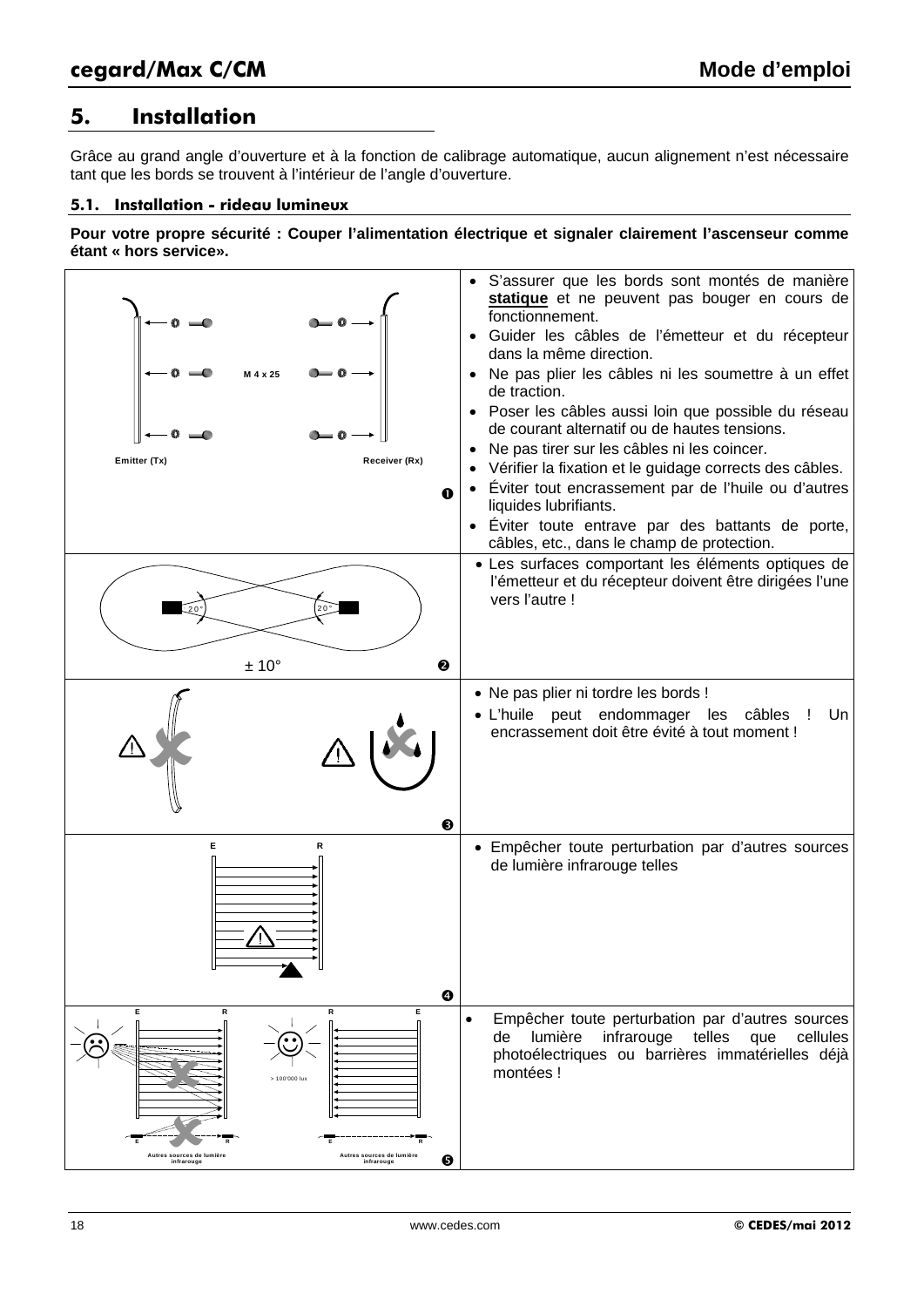### **5.2. Installation - module de contrôle**

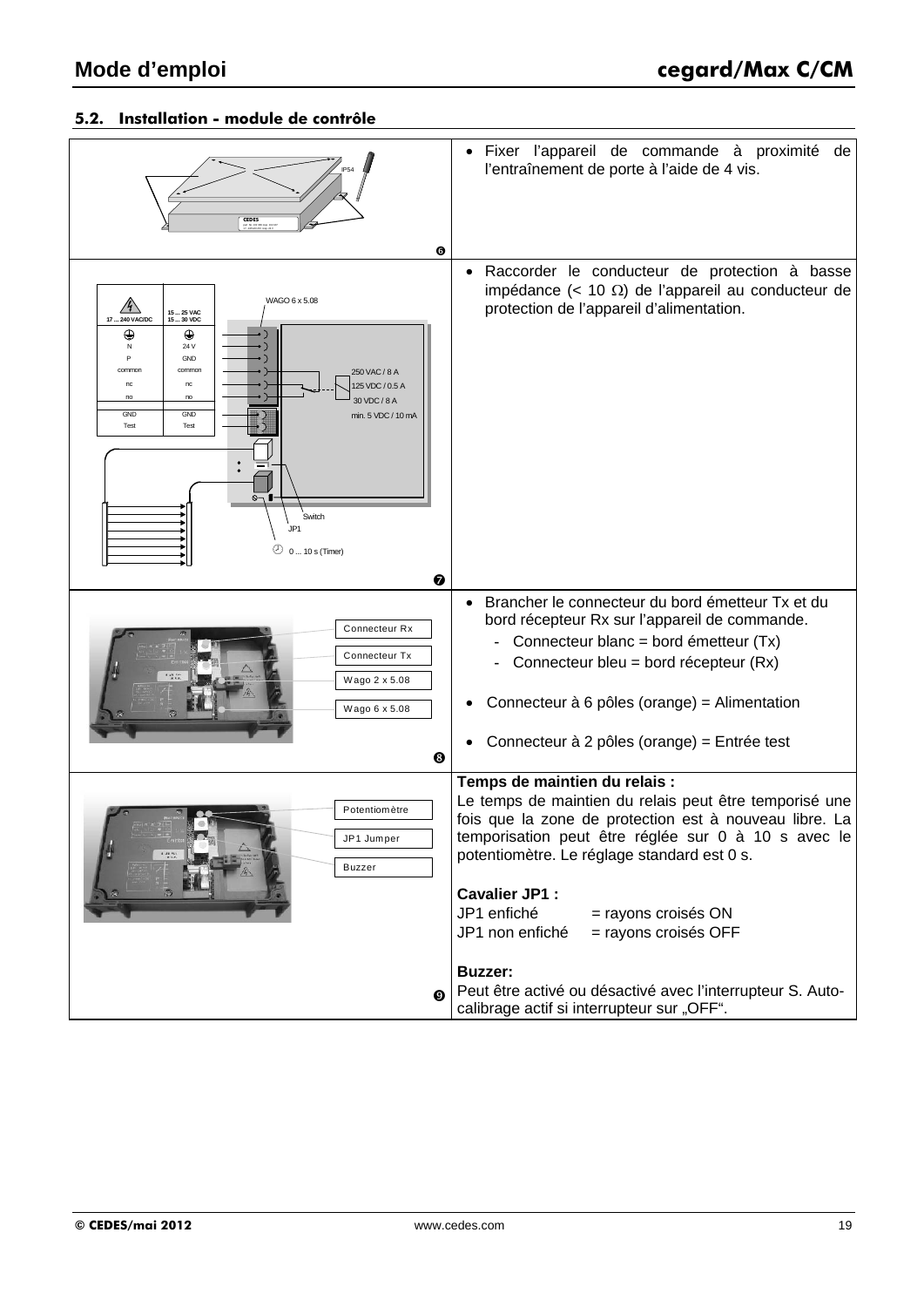#### **5.2.1. Mode - rayons croisés (JP1)**

| JP1 enfiché     | = rayons croisés ON  |
|-----------------|----------------------|
| JP1 non enfiché | = rayons croisés OFF |

En mode de fonctionnement « Avec rayons croisés », le système de rideau lumineux reconnaît les objets de petite taille dans la zone de résolution élevée. Dans cette zone, la taille d'objet minimale détectée est égale à la moitié de la distance par rapport à l'élément plus 7 mm (diamètre d'élément). Pour un fonctionnement sûr avec rayons croisés, la distance de travail minimale doit être respectée.

En mode de fonctionnement « Sans rayons croisés », ce qui signifie uniquement avec rayons lumineux linéaires, le temps de réaction se réduit. Dans ce mode, la taille d'objet minimale détectée est égale à la distance par rapport à l'élément plus 7 mm (diamètre d'élément).

#### **5.3. Entrée de test**

#### **Uniquement pour appareil de commande avec entrée test :**

Ce système peut être comparé à une barrière lumineuse contrôlable. Si un trigger a lieu à l'entrée test, il déclenche un test et le relais est activé. Cela doit être exploité par une commande supérieure. Pour garantir un fonctionnement sans erreur du système, l'entrée test doit être raccordée à du courant continu de 24 V.

|   | <b>Condition</b>                                      | <b>Sortie</b>    |            |  |
|---|-------------------------------------------------------|------------------|------------|--|
|   |                                                       | <b>Relais</b>    | <b>PNP</b> |  |
|   | Entrée Test au 24 VCC<br>Faisceau lumineux interrompu | Common<br>- NC   | Low        |  |
| 2 | Entrée Test au 24 VCC<br>Faisceau lumineux libre      | Common<br>$- NO$ | High       |  |
| 3 | Entrée Test au 0 VCC<br>Faisceau lumineux libre       | Common<br>- NC   | Low        |  |
| 4 | Entrée Test au 0 VCC<br>Faisceau lumineux interrompu  | Common<br>- NC   | Low        |  |



### **6. Maintenance**

Bien que le cegard/Max C/CM n'exige aucune maintenance périodique, il est fortement conseillé de le soumettre à un test de fonctionnement au moins lors de chaque maintenance de l'ascenseur lui-même ou tous les six mois. Ce test de fonctionnement périodique doit consister à :

Contrôler le bon fonctionnement de la réouverture de porte dans toute la zone de la porte. La porte doit se rouvrir quand un objet est placé dans la zone de protection entre le seuil de porte et l'élément supérieur au-dessus du seuil de porte.

Nettoyer avec un chiffon doux la poussière et la saleté sur les surfaces frontales des bords optiques. En particulier lors du montage des listeaux de porte avant l'achèvement du bâtiment (environ une fois par semaine pendant les travaux de construction). Utiliser pour le nettoyage des surfaces un chiffon sec ou légèrement humide.

Vérifier si les bords sont solidement montés sur les battants de porte et la butée. Vérifier si les câbles sont correctement posés, comme décrit dans les documents de montage du kit de montage correspondant.



#### **Remarques importantes :**

N'utilisez jamais de solvants, de produits chimiques ni de chiffons abrasifs. Vous pourriez détruire la lentille en plastique !

Bien que les bords soient étanches et résistants aux intempéries, n'utilisez jamais de grandes quantités de liquide pour les nettoyer !

N'utilisez jamais non plus de jet à haute pression pour nettoyer les bords ! Ne pas rayer la surface des bords en les nettoyant !



**Bien que la barrière dispose d'un entrée Test, le système n'est pas un product de sécurité selon EN954-1 !**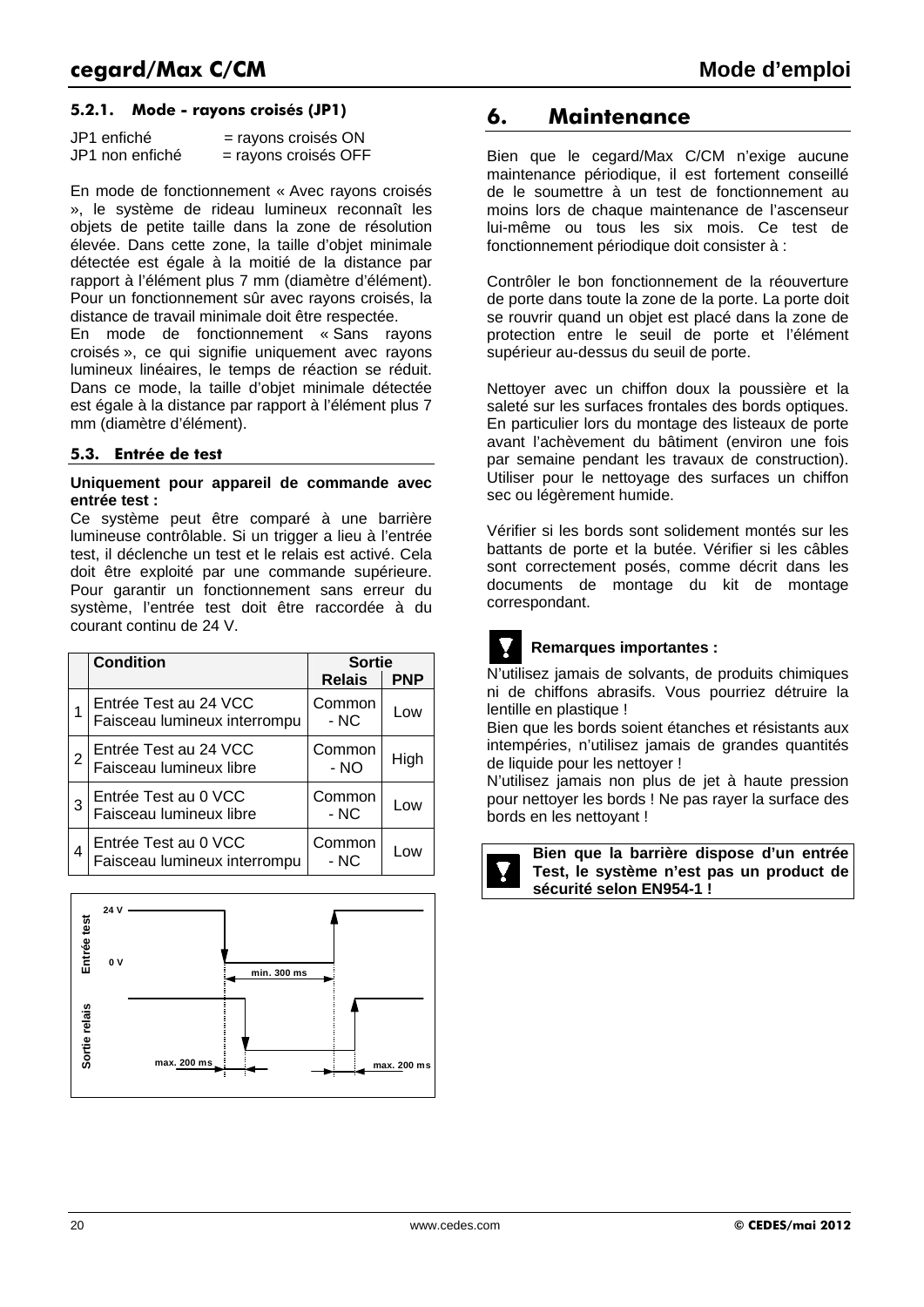### **7. Recherche et élimination des erreurs**



| Indication                      | <b>Vert</b> | Jaune I | <b>Action</b>                                                                                                                                                   |
|---------------------------------|-------------|---------|-----------------------------------------------------------------------------------------------------------------------------------------------------------------|
| Pas de fonction, porte ouverte  | O           | O       | Alimentation? Fusible?                                                                                                                                          |
| Porte ouverte, mais champ libre |             |         | Vérifier les points suivants<br>Mise en service appropriée ?<br>Perturbations CEM ?<br>Mise à la terre existante (PE) ?<br>Unité de commande défectueuse ?<br>۰ |
| Récepteur R défectueux ?        |             | ◉       | Remplacer le bord récepteur                                                                                                                                     |
| Emetteur E défectueux ?         | ◎           |         | Remplacer le bord émetteur                                                                                                                                      |
| R & E défectueux ? Connexion ?  | ◉           | ◉       | Raccorder l'appareil de commande, mettre le bord E/R à la terre                                                                                                 |
| Rideau lumineux bloqué          |             |         | Oter l'obstruction                                                                                                                                              |

= **LED allumé**  = **LED éteint** = **LED clignote**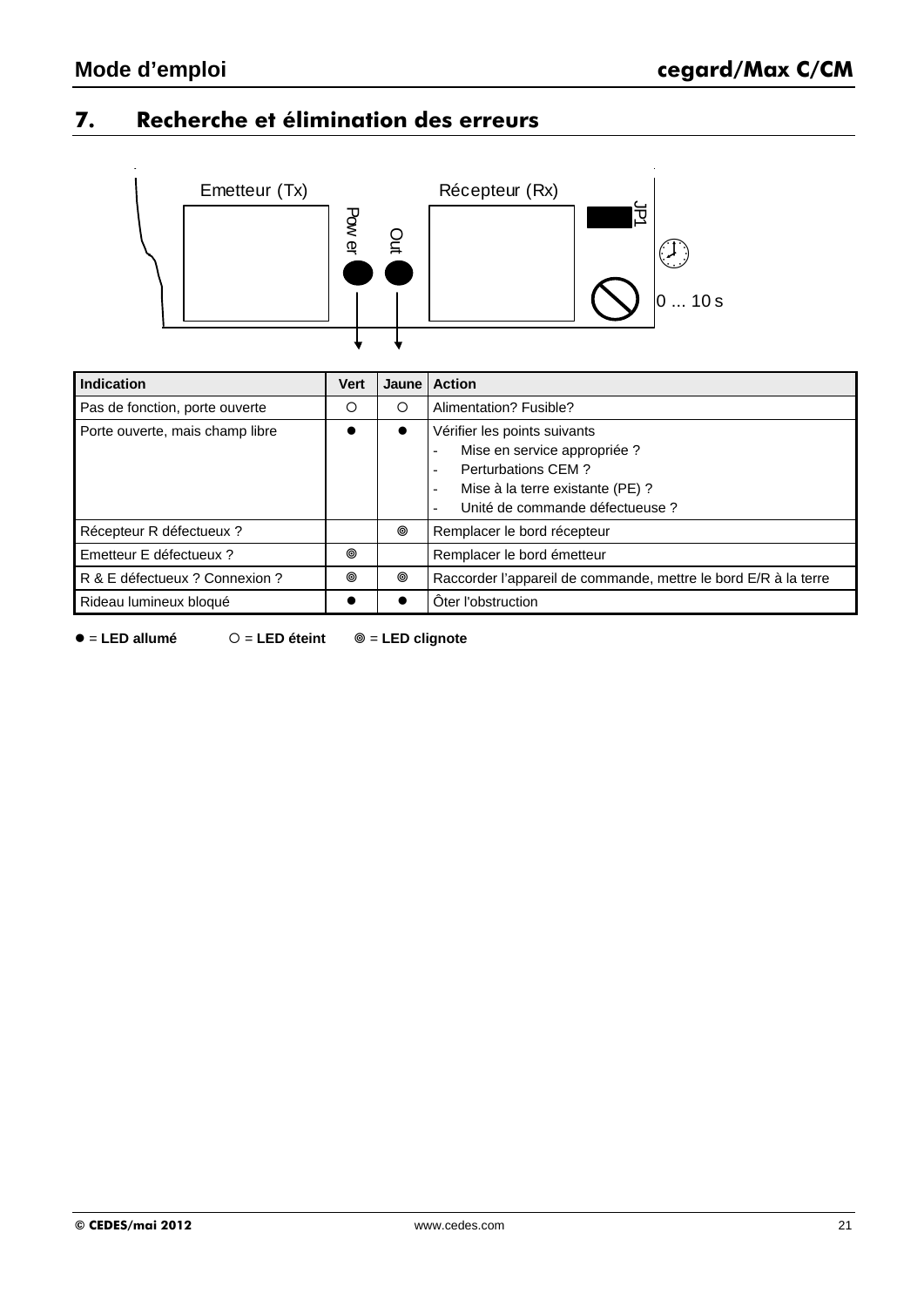### **8. Caractéristiques techniques**

### **8.1. Rideau lumineux**

| Longueur d'onde                                               | Infrarouge env. 940 nm                                                    |       |       |       |                  |  |  |  |
|---------------------------------------------------------------|---------------------------------------------------------------------------|-------|-------|-------|------------------|--|--|--|
| Nombre d'éléments optiques                                    | 8/16/24/32                                                                |       |       |       |                  |  |  |  |
| Nombre de rayons / capteur                                    | $1 - 5$                                                                   |       |       |       |                  |  |  |  |
| Portée                                                        | $04$ ou $48$ m                                                            |       |       |       |                  |  |  |  |
| Lumière étrangère max.                                        | 100,000 Lux                                                               |       |       |       |                  |  |  |  |
| Temps de réaction typique                                     | Nombre d'éléments                                                         | 8     | 16    | 24    | 32               |  |  |  |
| (max., sans temporisation de relais)                          | Avec rayons croisés (cavalier enfiché)                                    | 32 ms | 58 ms | 82 ms | $110 \text{ ms}$ |  |  |  |
|                                                               |                                                                           |       |       |       |                  |  |  |  |
|                                                               | Sans rayons croisés (cavalier non enfiché)                                | 23 ms | 40 ms | 57 ms | 78 ms            |  |  |  |
| Longueur - rideau lumineux                                    | voir dimensions, page 23                                                  |       |       |       |                  |  |  |  |
| Longueur des câbles                                           | Connecteur avec mini-DIN, Tx 5 m, Rx 5 ou 15 m                            |       |       |       |                  |  |  |  |
| Plage de température<br>Opération / stockage                  | $-20$ $+65^{\circ}$ C / $-20$ $+70^{\circ}$ C                             |       |       |       |                  |  |  |  |
| Humidité relative                                             | 595%                                                                      |       |       |       |                  |  |  |  |
| Vibration / Choc                                              | IEC 68-2-6                                                                |       |       |       |                  |  |  |  |
| Type de protection                                            | IP65 (IP67 sur demande)                                                   |       |       |       |                  |  |  |  |
| Matériau<br>Lentilles / profilés<br>Polycarbonate / aluminium |                                                                           |       |       |       |                  |  |  |  |
| Couleur de profilé                                            | Aluminium anodisé (standard) ou noir anodisé, autres couleurs sur demande |       |       |       |                  |  |  |  |

### **8.2. Unité de contrôle**

| <b>Type</b>                                  | 230-Rel                                                                | $24$ -Rel-T                                                            |  |  |  |
|----------------------------------------------|------------------------------------------------------------------------|------------------------------------------------------------------------|--|--|--|
| Tension d'alimentation                       | 17  240 VAC/DC                                                         | 24 VDC ±20%                                                            |  |  |  |
| Courant absorbé (sans charge)                | max. 280 mA                                                            | max. 90 mA                                                             |  |  |  |
| Sortie de relais                             | 250 VAC / 8 A<br>125 VDC / 0.5 A<br>30 VDC / 8 A<br>min. 5 VDC / 10 mA | 250 VAC / 8 A<br>125 VDC / 0.5 A<br>30 VDC / 8 A<br>min. 5 VDC / 10 mA |  |  |  |
| Temporisation d'arrêt                        | 010s                                                                   |                                                                        |  |  |  |
| <b>Entrée test</b>                           | non                                                                    | oui                                                                    |  |  |  |
| Raccordement                                 | Fiches de raccordement à 6 broches                                     | Fiches de raccordement à 6&2 broches                                   |  |  |  |
| Affichages (LED)                             | Tension d'alimentation, État des rayons, défaut                        |                                                                        |  |  |  |
| Type de protection                           | <b>IP54</b>                                                            |                                                                        |  |  |  |
| Plage de température<br>Opération / stockage | $-20+65^{\circ}C/ -20+70^{\circ}C$                                     |                                                                        |  |  |  |
| Humidité relative                            | 595%                                                                   |                                                                        |  |  |  |
| Vibration / Choc                             | IEC 68-2-6                                                             |                                                                        |  |  |  |
| <b>EMC</b>                                   |                                                                        | EMV 89 / 336 / EC, modifié 92 / 31 / EC et Basse tension 73 / 23 / EC  |  |  |  |
| Matériau du boîtier                          | ABS, bleu (correspond à RAL 5005)                                      |                                                                        |  |  |  |
| Poids                                        | 350 <sub>g</sub>                                                       |                                                                        |  |  |  |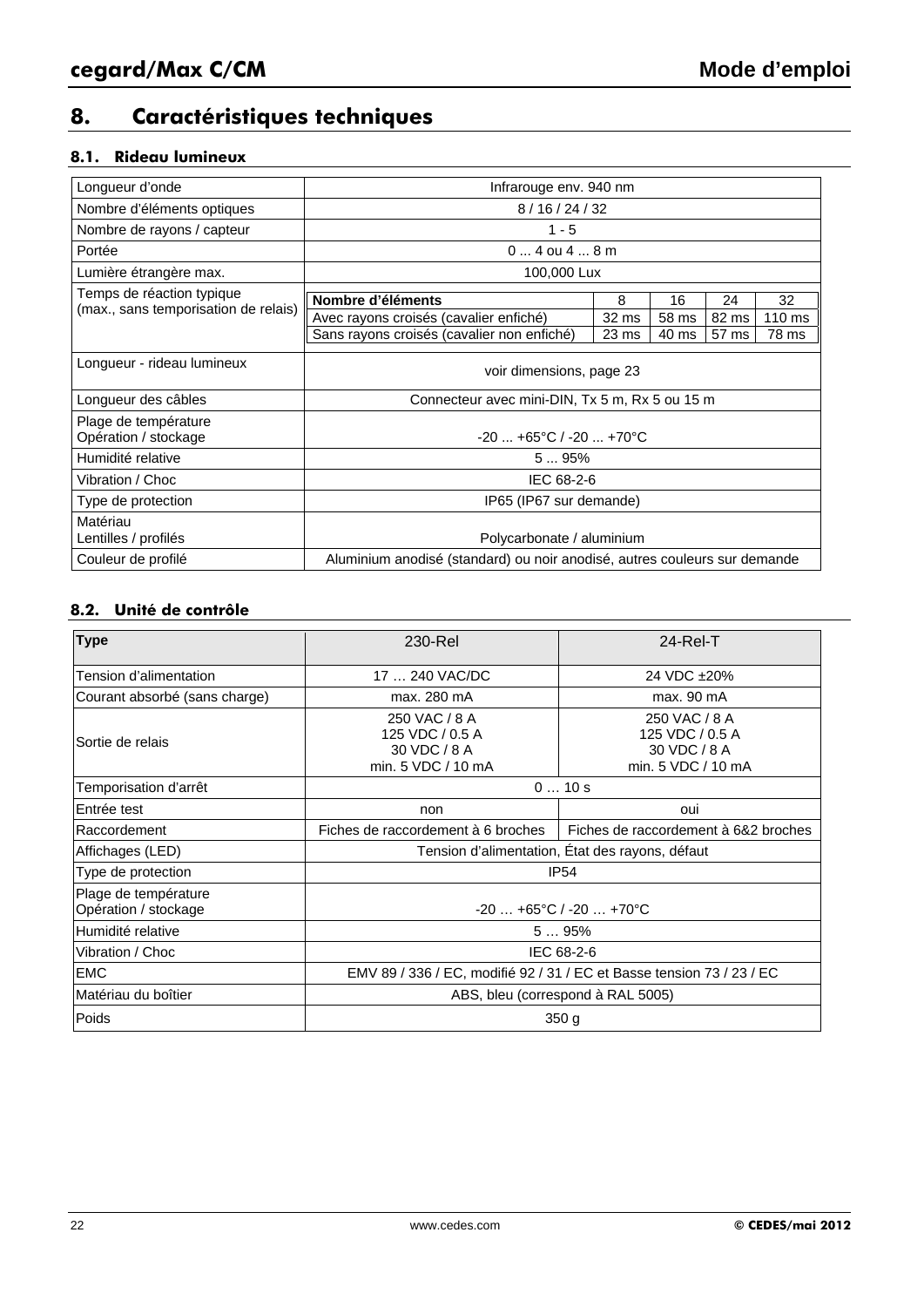#### **8.3. Dimensions / Abmessungen / Dimensions**



- A: Length of profile
- B: Position of ground screw
- C: Position of mounting holes
- D: Position of lowest element
- E: Grid
- F: Protection height
- G: Operating range

| Part No.         | Part name                    | No. of<br>elements | No. of<br>beams | A     | в     |                                                                                                                 | D  | F    |       | G                |
|------------------|------------------------------|--------------------|-----------------|-------|-------|-----------------------------------------------------------------------------------------------------------------|----|------|-------|------------------|
| 106 927          | cegard/Max-700-16-C          | 16                 | 74              | 700   | 691   | 7/670                                                                                                           | 20 | 40   | 650   | $04$ m           |
| 106 933          | cegard/Max-1250-16-C         | 16                 | 74              | 1.250 | 1,212 | 7/1120                                                                                                          | 25 | 70   |       | $1,075$ 3  8 m   |
| 106 915          | cegard/Max-1397-32-C         | 32                 | 154             | 1,397 | 1.380 | 43 / 473 / 903 / 1,333                                                                                          | 22 | 43   |       | $1,355$   0  4 m |
| 106 921          | cegard/Max-2093-32-C         | 32                 | 154             | 2,093 | 2,049 | 280 / 785 / 1,295 / 1,800                                                                                       | 45 | 63.5 |       | $2.014$ 0  4 m   |
| 106 909          | cegard/Max-2812-32-C         | 32                 | 154             | 2,812 | 2802  | 144 / 168 / 522 / 709 /<br>786 / 1,139 / 1,232 /<br>1,580 / 1,673 / 2,026 /<br>2,102 / 2,291 / 2,644 /<br>2,668 | 35 | 88   | 2.777 | 104m             |
| 104 226<br>M0738 | cegard/Max-74,<br>customized | 16                 | 74              | 1,900 | 1,863 | 7/847/1,717                                                                                                     | 22 | 120  |       | $1,822$   0  4 m |

All dimensions in mm (except for column G)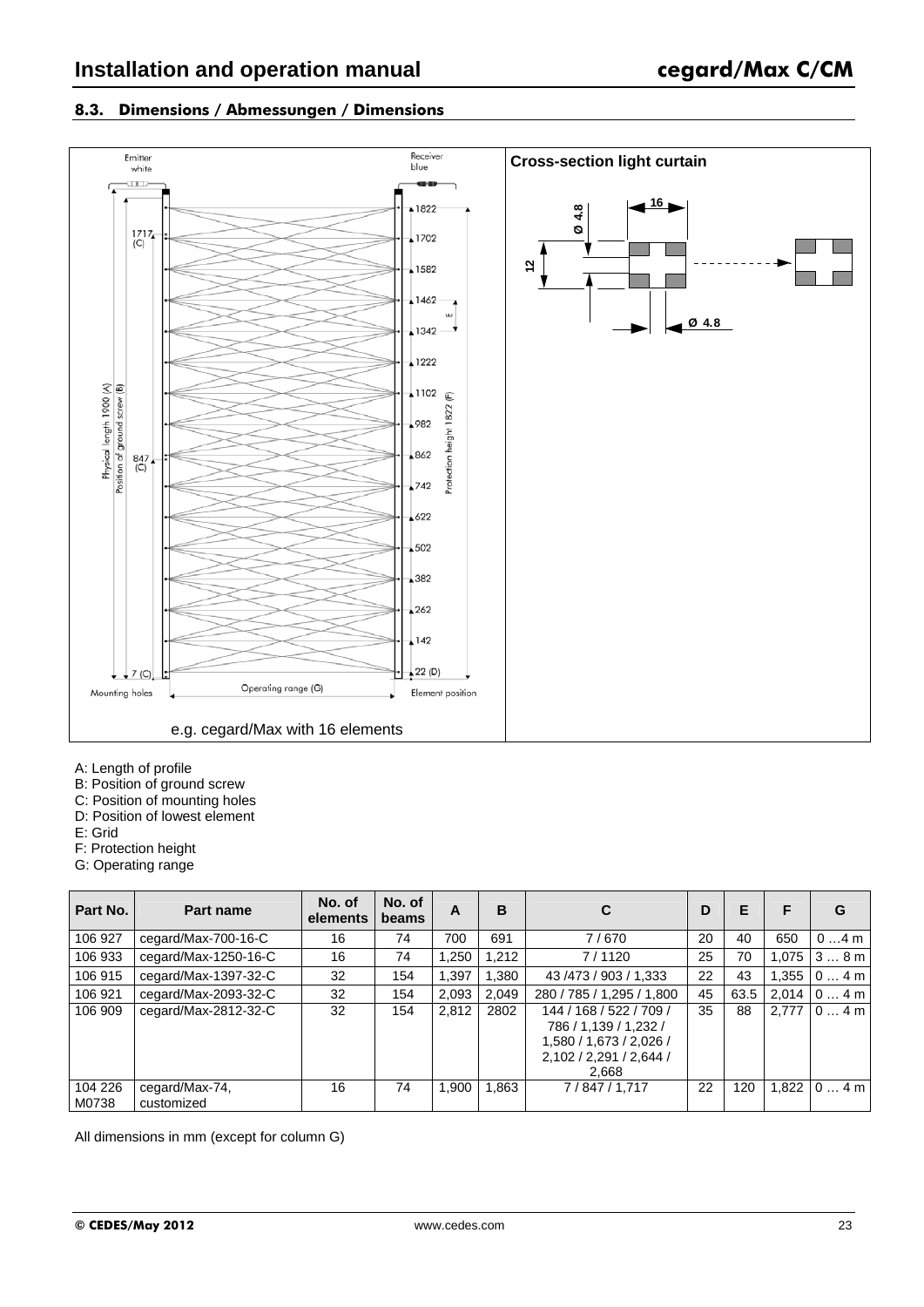

All dimensions in mm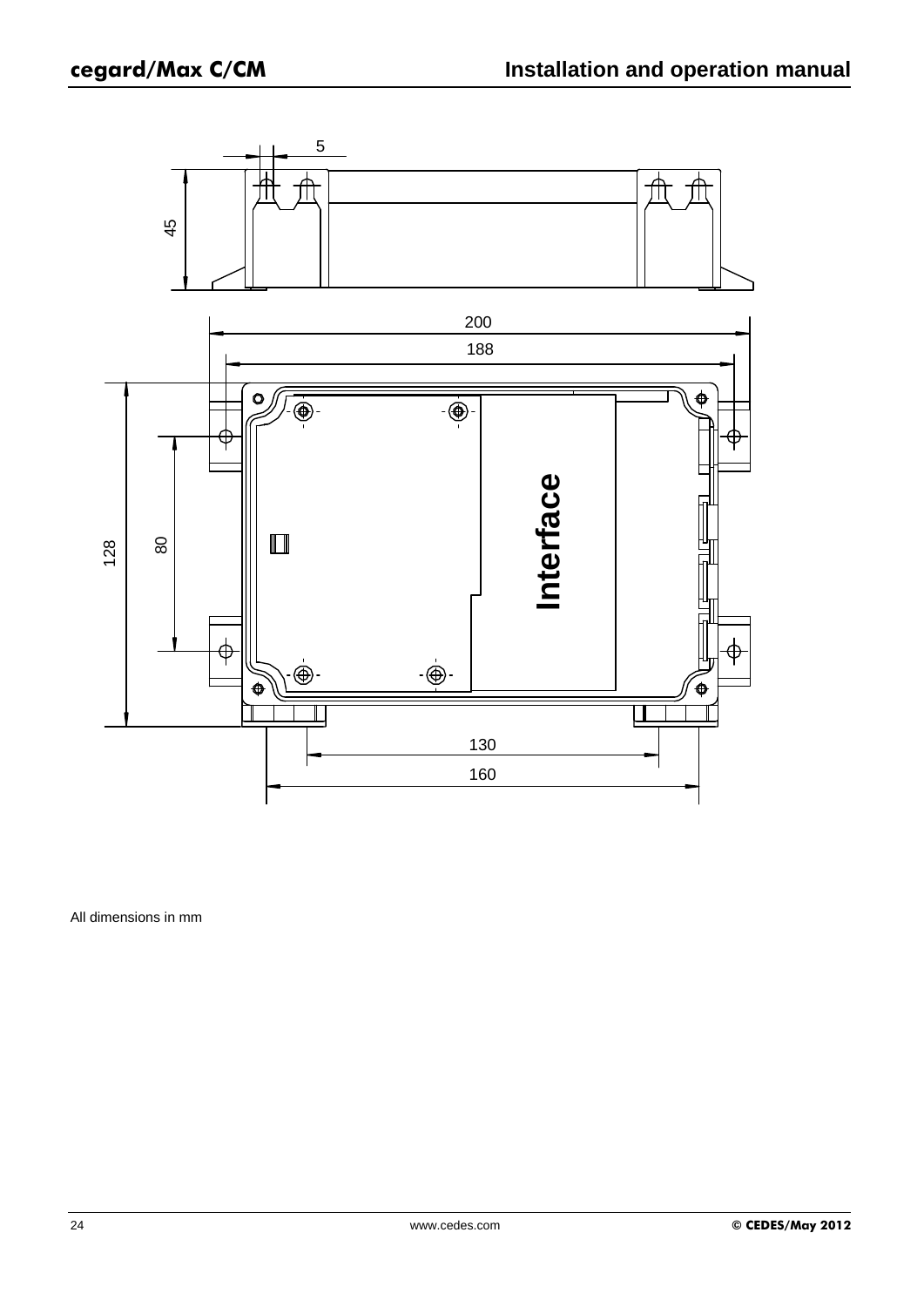### **9. Ordering information / Bestellinformationen / Références**

### **9.1. Systems / Systeme / Systèmes**

| Part no.      | Device type               | <b>Description</b>                                              |
|---------------|---------------------------|-----------------------------------------------------------------|
| 106 927       | cegard/Max-700-16-C       | Light curtain system, 700 mm length, with 16 optical elements   |
| 106 933       | cegard/Max-1250-16-C      | Light curtain system, 1,250 mm length, with 16 optical elements |
| 106 915       | cegard/Max-1397-32-C      | Light curtain system, 1,397 mm length, with 32 optical elements |
| 106 921       | cegard/Max-2093-32-C      | Light curtain system, 2,093 mm length, with 32 optical elements |
| 106 909       | cegard/Max-2812-32-C      | Light curtain system, 2,812 mm length, with 32 optical elements |
| 104 226 M0738 | cegard/Max-74, customized | Light curtain system, 1,900 mm length, with 16 optical elements |

Other configuration on request

#### **9.2. Accessories / Zubehör / Accessoires**

| Part no. | Device type            | <b>Description</b>                                           |
|----------|------------------------|--------------------------------------------------------------|
| 102 790  | Extension cable, 3 m   | 3 m extension cable, M8 - M8 connector emitter cable (white) |
| 102 791  | Extension cable, 3 m   | 3 m extension cable, M8 - M8 connector receiver cable (blue) |
| 102 787  | Connecting cable, 5 m  | 5 m connecting cable, M8 - RJ45 emitter cable (white)        |
| 102 788  | Connecting cable, 5 m  | 5 m connecting cable, M8 - RJ45 receiver cable (blue)        |
| 104 481  | Connecting cable, 15 m | 15 m connecting cable, M8 - RJ45 receiver cable (blue)       |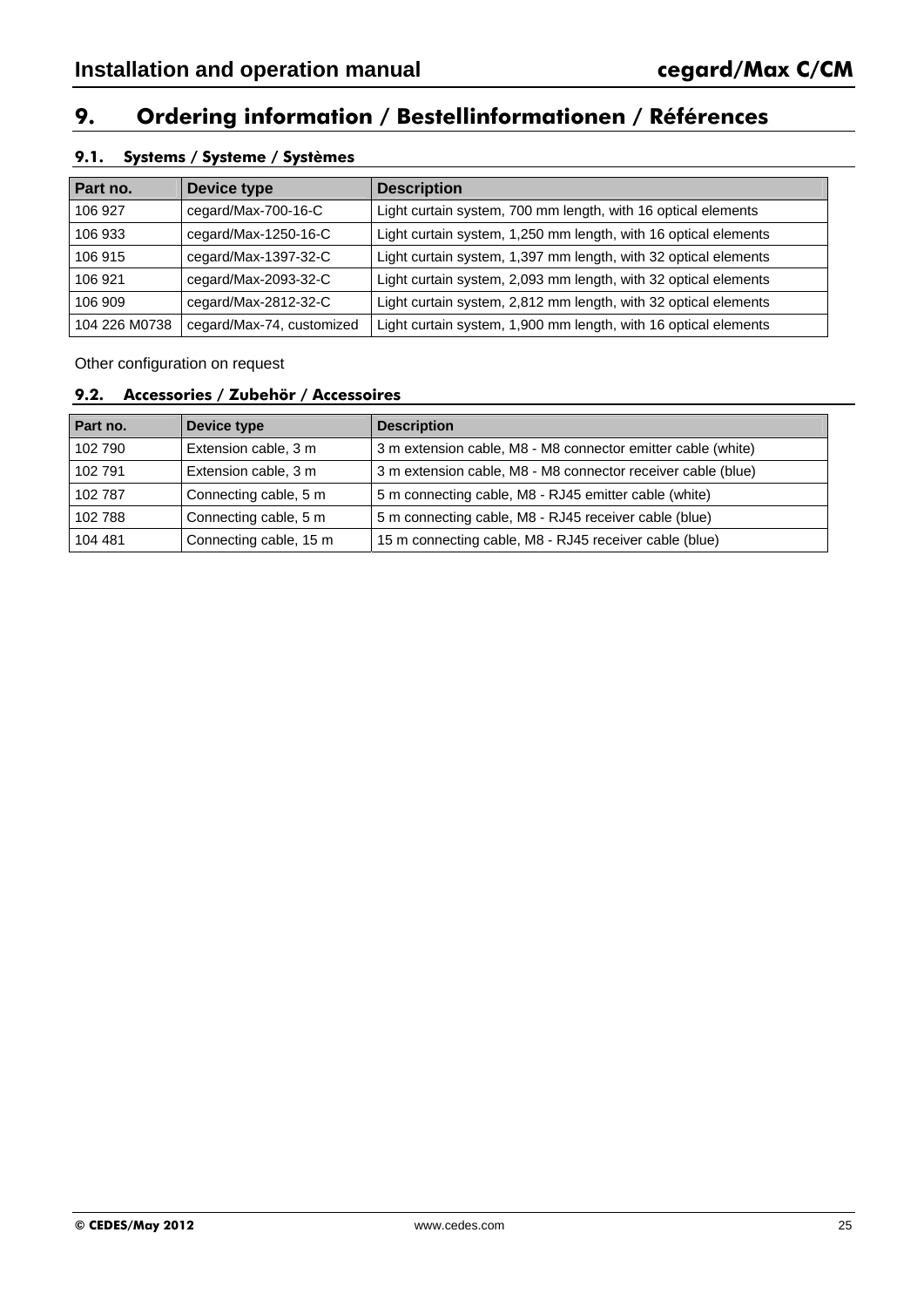### **10. Certificate / Zertifikat / Certificat**

#### **10.1. CE Certificate / Konformitätserklärung / Certificat de conformité**

Konformitätserklärung

**Declaration of Conformity** 

Déclaration de Conformité

Dichiarazione di Conformita

Deklaracja zgodności

Wir / We / Nous / Noi / My

erklären in alleiniger Verantwortung, dass declare in sole responsibility that déclarons sous notre propre responsabilité que dichiariamo sotto propria resopnsabilià che deklarujemy z pełną odpowiedzialnością, że

die Produktfamilie the product range la famille de produit la gamma di prodotti rodzina wyrobów

**CEDES AG Science Park** CH-7302 Landquart / Switzerland

### cegard/Max C/CM

den Anforderungen der Aufzugs-Richtlinie 95/16/EC entspricht. meets all the provisions of the Lift Directive 95/16/EC. remplit toutes les exigences de la Directive d' Elévateur 95/16/EC qui le concernent. adempie a tutte le esigenze della Direttiva di Elevatore 95/16/EC che lo riguardano. odpowiada wszystkim wymaganiom Dyrektywy Dźwigowej 95/16/EC.

Angewandte harmonisierte Normen Harmonized standards and specifications Normes harmonisées et spécifications Campioni e specifiche armonizzati Zastosowane normy zharmonizowane

Andere normative Dokumente Other standards D'autre normes Altre norme Inne dokumenty normatywne

Prüfberichte Test reports Rapports de test Relazioni sull'esperimento Nr raportu technicznego

Ort und Datum Place and date Lieu et date Luogo e data Miejsce i data

Name und Funktion Name and function Nome et fonction Nome e funzione Nazwisko i stanowisko EMV 89/336/EWG (Geändert, modified, modifié, modificato, ze zmianami: 92/31/EWG, 93/68/EWG, 93/465/EWG)

EN 12015:2004 EMC - Emission EN 12016:2004 EMC - Immunity CSA C22.2 No. 0-M91 CSA C22.2 No. 14-95 CSA C22.2 No. 94-M91 CSA-B44.1-96 / ASME - A17.5-1996ed

montena emc sa CH-1700 Fribourg **CEDES** 

No. 11'663 TB980610.DOC EMV9804.DOC

CH-7302 Landquart, 2008-08-19

**Daniel Lippuner** Leiter Qualitätsmanagement Head of Quality Management Directeur de Qualité Direttore di Qualità Dyrektor ds. Jakości